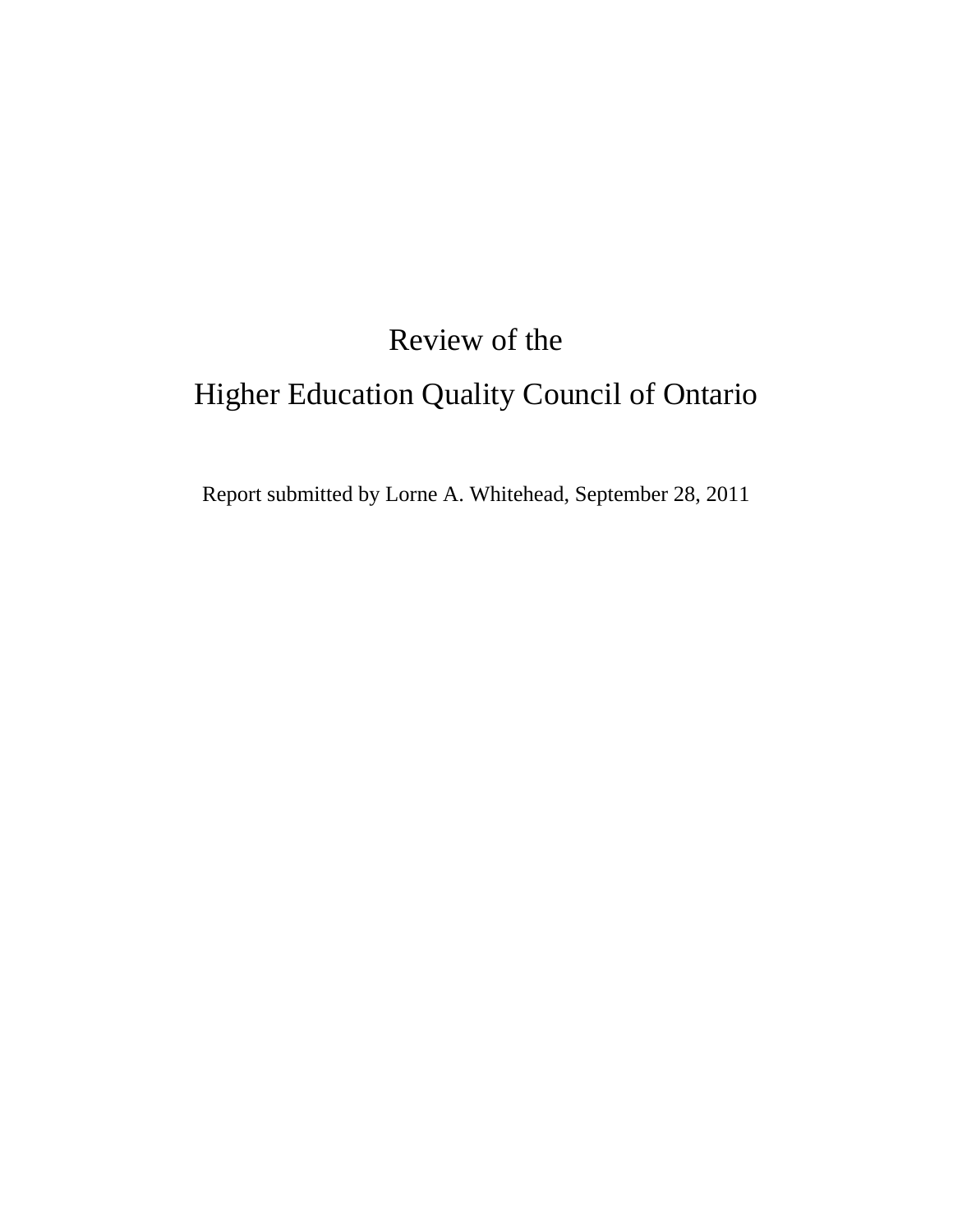# Contents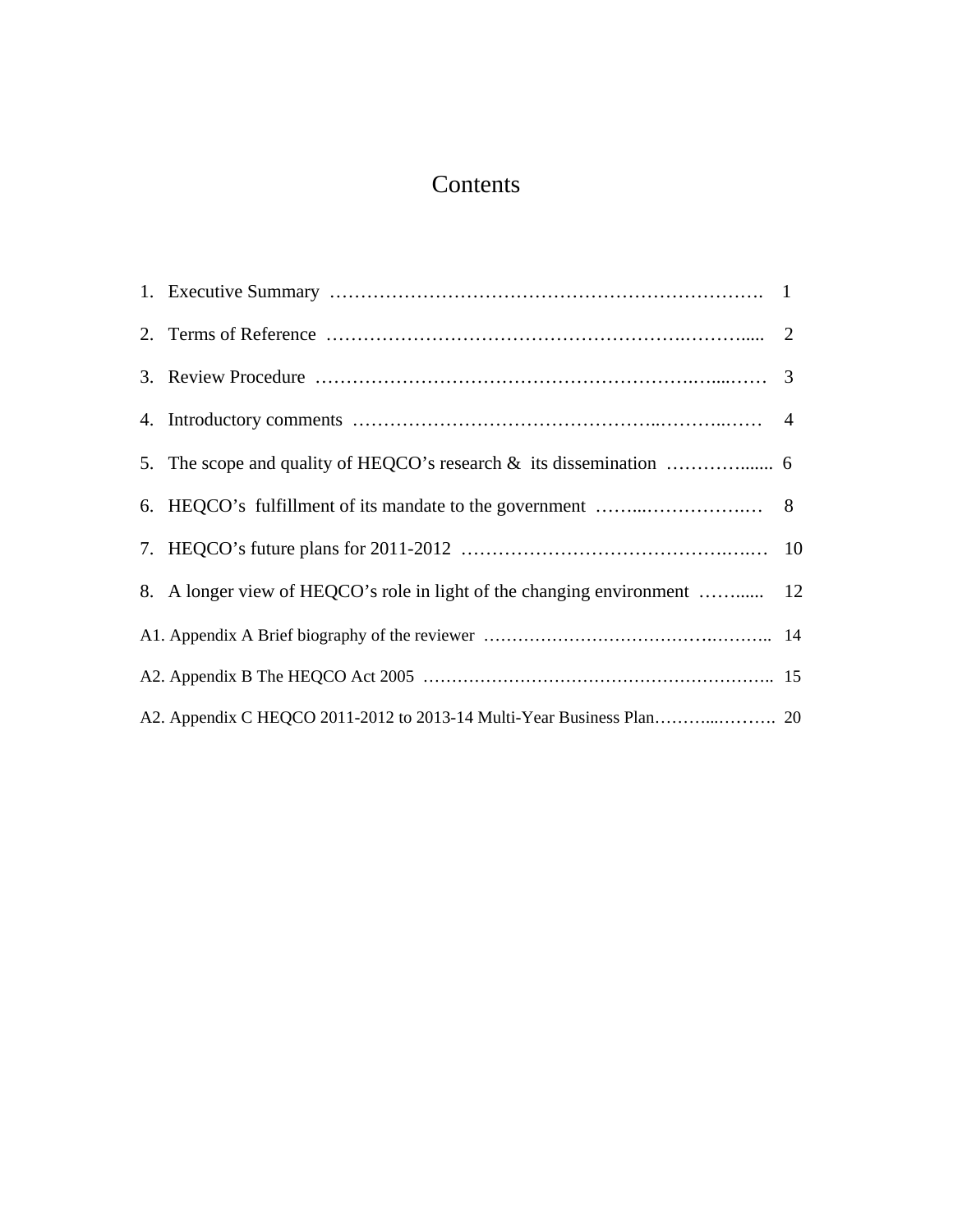#### **1.0 Executive Summary**

This report presents the results of a review of the Higher Education Quality Council of Ontario (HEQCO) carried out by Professor Lorne Whitehead of the University of British Columbia in August and September 2011. As requested under the terms of reference provided by the HEQCO Board, the review focused on four basic questions:

- In light of HEQCO's mandate as identified in the HEQCO Act, how would you assess (i) the scope and quality of the research and publications being conducted and (ii) the dissemination of the research and policy work?
- Overall, how well has HEQCO fulfilled its mandate to the government and public as identified in the HEQCO Act?
- How would you assess HEQCO's future plans as reflected in the 2011-2012 Research Plan and Communications Strategy?
- Are there strategic opportunities or challenges for HEQCO in the future in light of the changing postsecondary environment in Ontario, nationally and internationally and what should HEQCO do to seize these opportunities or meet these challenges?

The review methodology consisted of a review of HEQCO publications and interviews with key HEQCO personnel and representatives of stakeholders.

The first three questions called for an assessment of quality of work, fulfillment of mandate, and near-term plans. In each case a consistent picture emerged of work at the forefront of international excellence. A key to HEQCO's success has been to follow a middle path, carefully navigated by HEQCO management, that has enabled HEQCO to be responsive to the needs of its dominant funder, the Ontario Ministry of Training, Colleges and Universities, while maintaining a reputation as an independent trusted authority. HEQCO's leaders have a clear understanding of this need for balance. Their plans for successfully moving forward are clear, credible and integral to continued improvement of higher education in Ontario.

The fourth question concerned a longer time frame. Looking forward, most experts predict a significant acceleration of the rate of change within the higher education sector. For this reason a suggestion is presented for slightly expanding HEQCO's research portfolio to include a longerterm outlook for the sector and to consider possible implications for upcoming decisions. A related consideration is that much of HEQCO's research is valuable throughout Canada, which suggests that some form of inter-provincial collaboration on such research matters could be beneficial. With greater interprovincial cooperation, it could be possible to increase the overall level of needed research without increasing costs within Ontario, while also further enhancing HEQCO's reputation as an independent, trusted authority.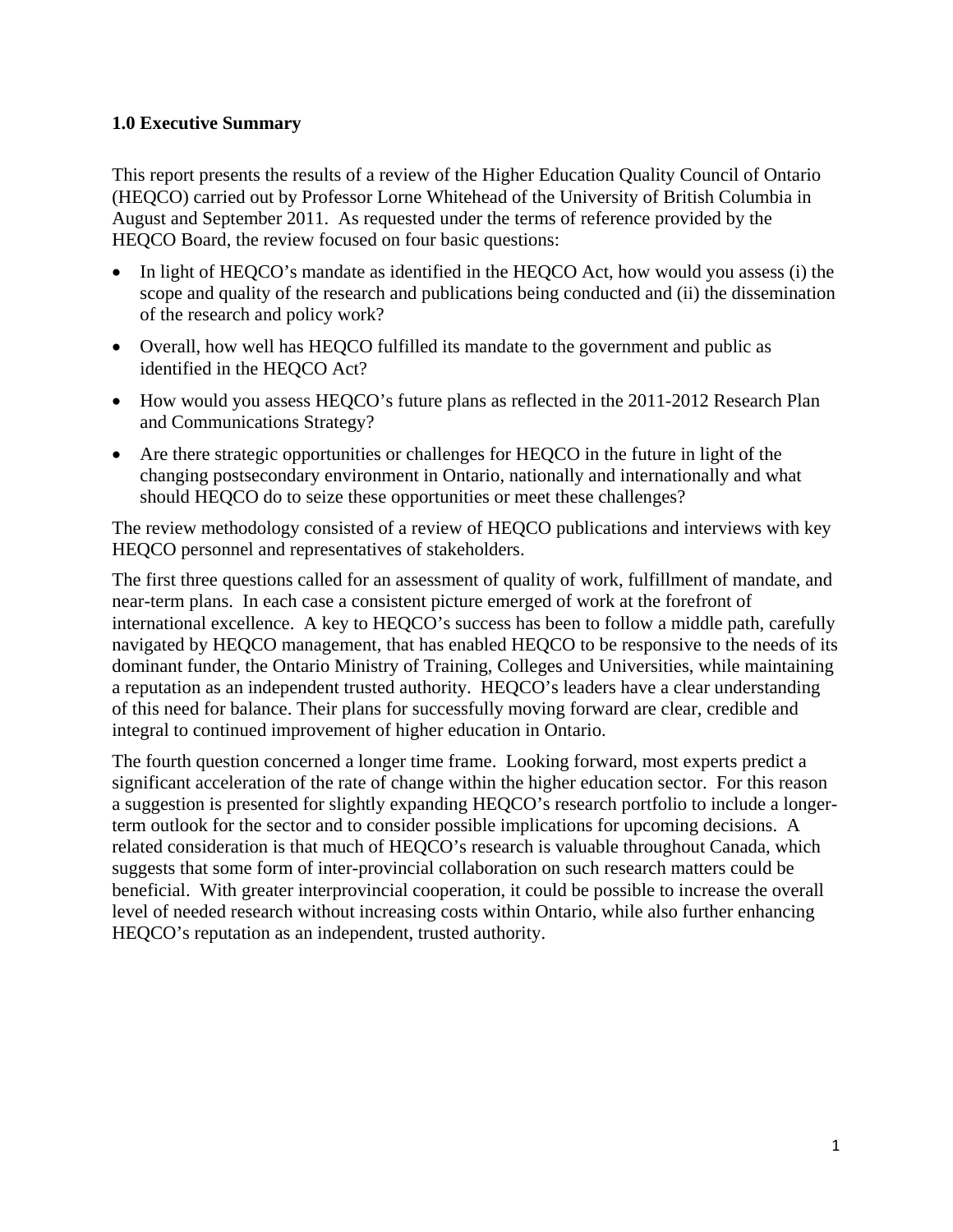#### **2.0 Terms of Reference**

The terms of the review were provided in the following statement prepared by the Board of the Higher Education Quality Council of Ontario:

#### **HEQCO Periodic External Review**

The Higher Education Quality Council of Ontario (HEQCO) was established in 2005 by an Act of the Ontario Legislature with a mandate to assist the government -- and the Minister of Training, Colleges and Universities in particular – on a variety of matters to improve the accessibility, accountability and quality of Ontario's colleges and universities.

HEQCO became operational in 2007 and since that time has published, completed, or has in progress, over 120 publications arising from research it has conducted internally or has commissioned from outside researchers, *@Issue* papers that summarize the state of research on a significant issue in postsecondary education (e.g. tuition policy options), policy analyses and recommendations for government and the sector (e.g. advice on "polytechnics" and greater differentiation of Ontario's university sector), and annual reports and community reports.

It is an appropriate time to have an external expert review of HEQCO's performance and its future plans.

Specifically, we are asking one or more experts in post-secondary education, who are at arms-length from HEQCO, to review HEQCO's performance, contributions and future plans by answering the following questions:

- In light of HEQCO's mandate as identified in the HEQCO Act, how would you assess (i) the scope and quality of the research and publications being conducted and (ii) the dissemination of the research and policy work?
- Overall, how well has HEQCO fulfilled its mandate to the government and public as identified in the HEQCO Act?
- How would you assess HEQCO's future plans as reflected in the 2011- 2012 Research Plan and Communications Strategy?
- Are there strategic opportunities or challenges for HEQCO in the future in light of the changing postsecondary environment in Ontario, nationally and internationally and what should HEQCO do to seize these opportunities or meet these challenges?

The review was carried out by Lorne Whitehead, a Professor at the University of British Columbia in Vancouver. A brief biography for Dr. Whitehead is presented in Appendix A.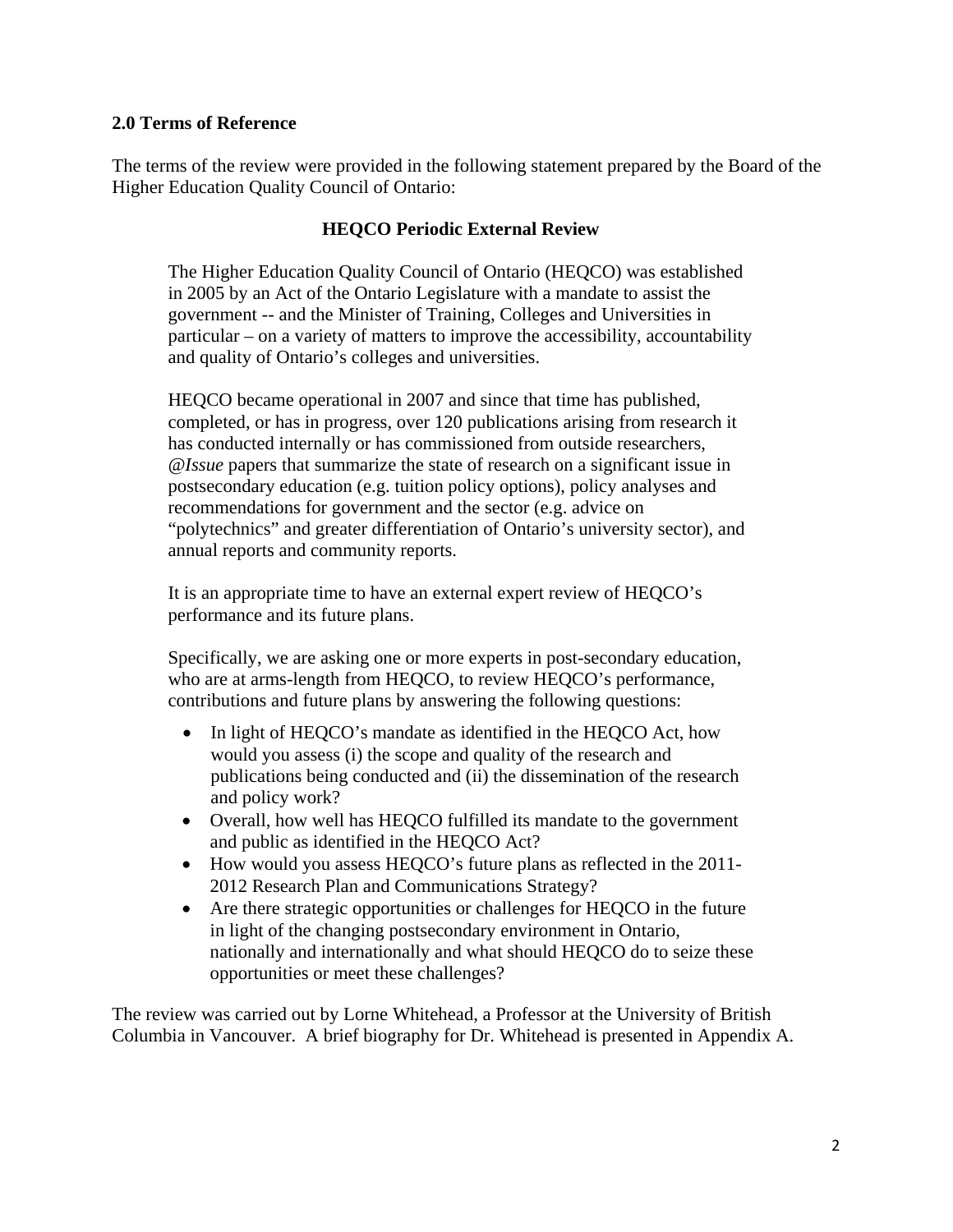#### **3.0 Review Procedure**

The review began with telephone conversations during the month of August, 2011, with HEQCO Board Chair Dr. Frank Iacobucci and HEQCO CEO Dr. Harvey Weingarten. In the course of these discussions, an assessment procedure was agreed upon, commencing with HEQCO sending to Dr. Whitehead a set of recent relevant literature produced by HEQCO, as well as past and present operating plans and vision statements. In addition to reviewing these materials and the HEQCO website, Dr. Whitehead interviewed the following individuals, primarily during a series of meetings held in Toronto on September 13, 2011:

Meetings:

- Frank Iacobucci, Chair, Higher Education Quality Council of Ontario
- Harvey Weingarten, President and CEO, Higher Education Quality Council of Ontario
- Ken Norrie, Vice President, Research, Higher Education Quality Council of Ontario
- Alex Johnston, Executive Director, Policy & Research, Office of Ontario Premier Dalton **McGuinty**
- Deborah Newman, Deputy Minister, Ministry of Training, Colleges and Universities
- Marie-Lison Fougère, Assistant Deputy Minister, Strategic Policy and Programs Division, Ministry of Training, Colleges and Universities
- Ian Clark, Professor, School of Public Policy and Governance, University of Toronto
- David Naylor, President, University of Toronto
- Linda Franklin, President & CEO, Colleges Ontario
- Bill Summers, Vice President, Research & Policy, Colleges Ontario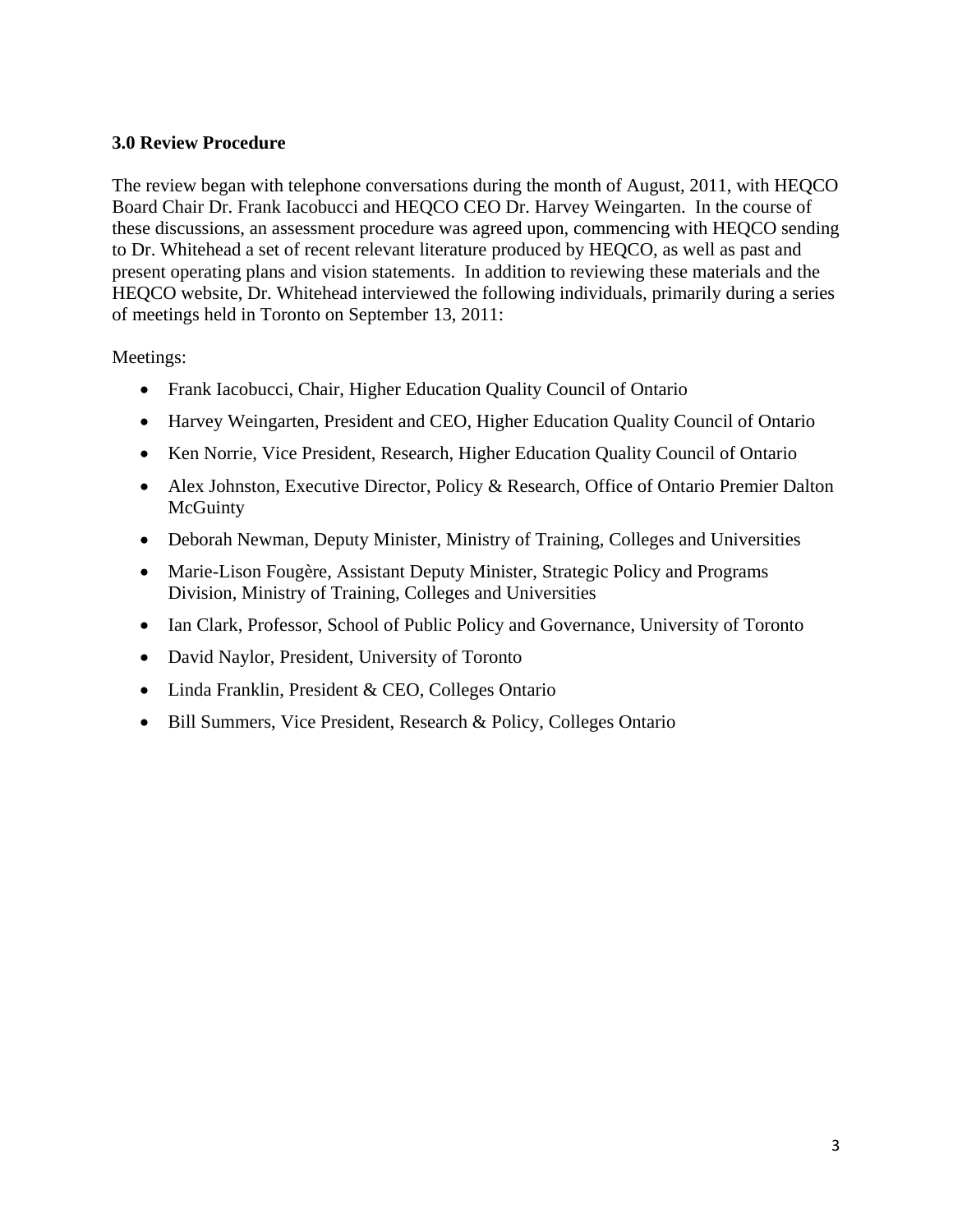#### **4.0 Introductory comments**

Before commencing the discussions concerning HEQCO, it had already become clear to the reviewer that there are two quite different aspects of the organization, which are co-dependent and important in different ways. Over the course of the review it became clear that differentiating these two roles helped to bring clarity to numerous comments and opinions. Based on this observation, it was felt appropriate to begin this report with a discussion of these roles.

HEQCO's first role, clearly set out in the HEQCO Act (see Appendix B), is to provide the Government of Ontario and also institutions of higher education in Ontario with information and advice that will help them to make better planning decisions. Throughout this report, this will be termed HEQCO's "Advisory Role".

HEQCO's second role, which is required to support the first, is to carry out and commission research on factors influencing the quality of higher education in Ontario. Throughout this report, this will be termed HEQCO's "Research Role".

There is no doubt that HEQCO's Research Role is required to support its Advisory Role. However there are important differences in these two roles that are helpful to bear in mind. By far the most significant is that HEQCO's Advisory Role is highly specific to Ontario, whereas a great deal of the work and results associated with the Research Role are applicable not only in Ontario, but throughout Canada and elsewhere.

Another key difference is that the range of activities that fall within the Advisory Role is largely determined by those directly seeking HEQCO's advice (primarily the Ontario Ministry of Training, Colleges and Universities) and their needs are well-defined. In contrast, the range of activities that appropriately fall within HEQCO's Research Role must be determined by HEQCO, in alignment with its overall mandate, as the most effective way to meet the information needs of stakeholders. The focus in this second case is still ultimately on the needs of end users of the information, but the design process is more creative - there is a wide range of possible research that needs to be carefully considered as HEQCO plans its research program. While HEQCO's budget is not allocated according to these two roles, it is clear that the Research Role should require the majority of the funds; in discussions with HEQCO management this portion is estimated to be above 80%, which seems appropriate.

During the course of discussions and interviews, it was often found that a person's interest in HEQCO was primarily in one or the other of these two roles, and generally a brief discussion of the two roles was helpful to frame and clarify the conversation.

Several people also pointed out a role that HEQCO does *not* have, namely advocacy. As will be discussed in several places in this report, this "non-role" is an important contributor to HEQCO's reputation as a trustworthy, neutral authority.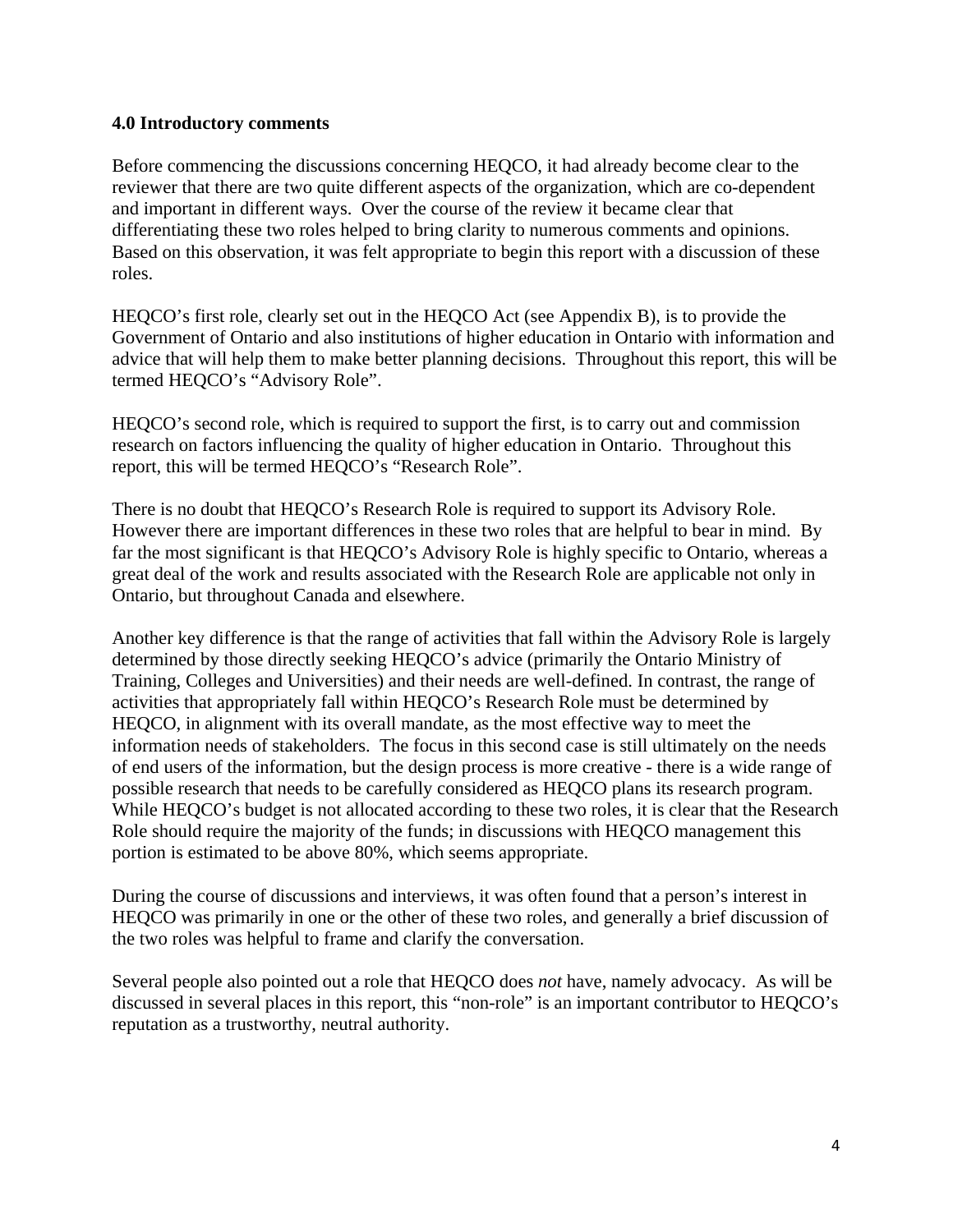Everyone interviewed was generous with their time, offering thoughtful and constructive advice. The reviewer did not encounter extreme or highly contradictory views, and a self-consistent straightforward picture emerged over the course of the discussions.

For this reason, the most efficient way to present these findings is not in specific reference to individual points of view, but instead according to the four key tasks described in the Terms of Reference for the project; this is the format will be followed in the remainder of the report.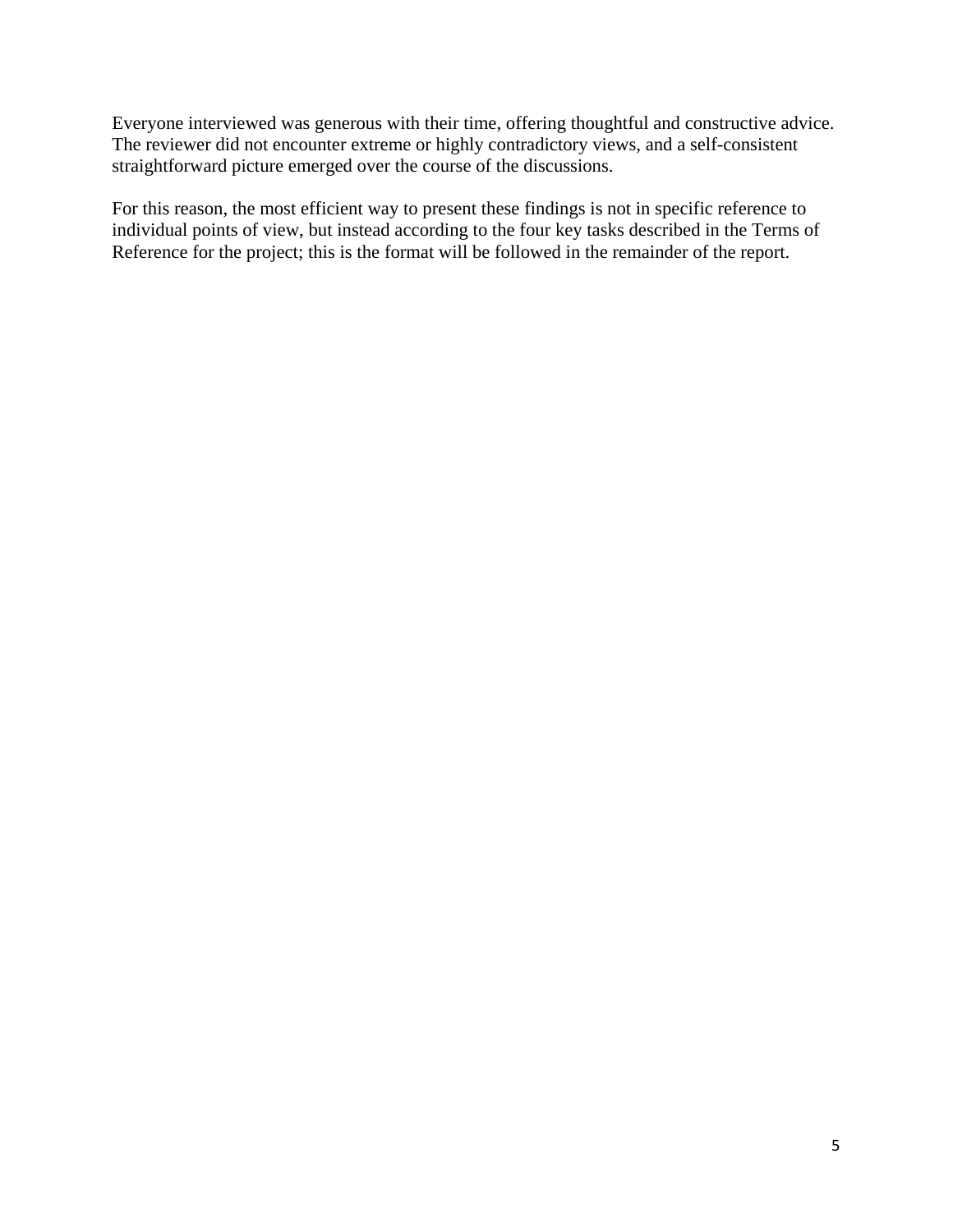#### **5.0 The scope and quality of HEQCO research & its dissemination**

HEQCO carries out and commissions a wide range of research and the resultant findings are disseminated in a commensurately wide range of publications and communication venues. It would be very difficult for one reviewer alone to expertly assess all aspects of the quality of this work. Nevertheless, it may be helpful to begin here with the reviewer's personal view, which is that both the quality of the research and the quality of its communication are, in a word, superb. Research in the scholarship of teaching and learning is challenging for several reasons – the discipline is complex, research with human subjects is and should be highly constrained, and it is challenging to clearly express the key ideas especially when communicating with diverse audiences. From this perspective, the opinion of this reviewer is that HEQCO is performing at the top level of international excellence.

Since this is just one person's view on a somewhat subjective question, it was felt important to keep the question of research and dissemination quality central to most of the interviews that took place. A strong consensus emerged that closely matched the reviewer's initial opinion.

Additionally, since those interviewed were not necessarily disciplinary experts over the full range of HEQCO's work, it was important to consider other metrics of quality. One such indicator is the quality of the HEQCO research staff. Under the research leadership of the respected economist and university leader, Dr. Ken Norrie, it is clear that HEQCO has attracted an expert research team that has the required know-how to critically assess both internal work and external research commissioned by HEQCO, providing a built-in quality control check.

Furthermore, about half of HEQCO's dissemination takes place in respected anonymously peerreviewed scholarly journals and/or at scholarly conferences, providing an independent quality check. Certainly not all of HEQCO's dissemination should be via such scholarly channels, because this would not be the most efficient way to serve HEQCO's primary client. But the fact that much of the work is so published provides added assurance of its quality.

Additional evidence of this quality can be found in a recent book by University of Toronto Professor Ian Clark et al., entitled "Academic Reform: Policy Options for Improving the Quality and Cost-Effectiveness of Undergraduate Education in Ontario". The book cites important literature from numerous sources around the world, and the most heavily cited authority is HEQCO. One might surmise the reason is that both the book and HEQCO focus on Ontario. However this Ontario connection is of only minor relevance - the work is cited mainly because HEQCO has become a major "go to" source for knowledge about teaching and learning.

An important point of balance is worth mentioning here - one that arises also in discussion of HEQCO's advisory responsibilities: By design, HEQCO does commission, to a small extent, research that might be termed "non-academic" – work that has value for those carrying it out, but is unlikely to be suitable for publication in a scholarly journal. This has helped to broaden the base of inquiry to include those less familiar with top-level scholarly research, which helps to increase the overall system capability for needed advanced research. In so doing HEQCO brings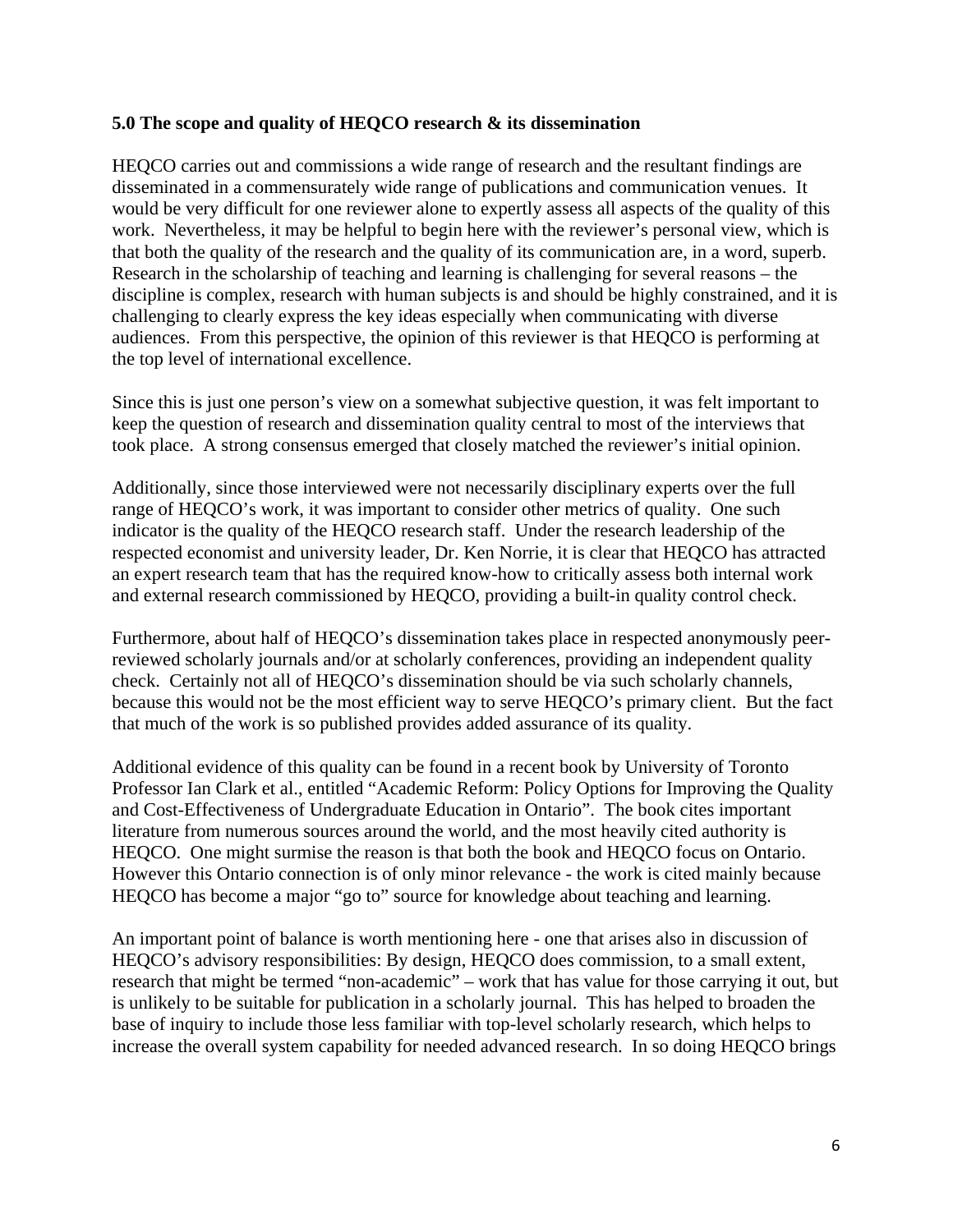together people from a variety of institutions with a variety of skills, which in turn helps to increase the level of understanding and capabilities of all concerned.

Given the diversity of HEQCO's research findings, and means of dissemination, there is some risk in citing specific examples. Nevertheless, it seems appropriate to mention one particular HEQCO publication, entitled "The Benefits of Greater Differentiation of Ontario's University Sector" prepared by HEQCO President & CEO Harvey P. Weingarten and HEQCO Research Director Fiona Deller. Without prompting, this report arose in several independent conversations as indicative of the quality and relevance of HEQCO's work, and perhaps more importantly as a demonstration that only an organization with the respectability and perceived independence of HEQCO could release such findings and have them respectfully considered by most of the relevant stakeholder groups. Furthermore, this value is not limited to Ontario. Leaders elsewhere in Canada face, to varying degrees, numerous issues that are very similar to those explored in that report.

In summary, HEQCO has achieved an extremely impressive quality of research and dissemination of the results of that research, and has done so in a practical, appropriate manner.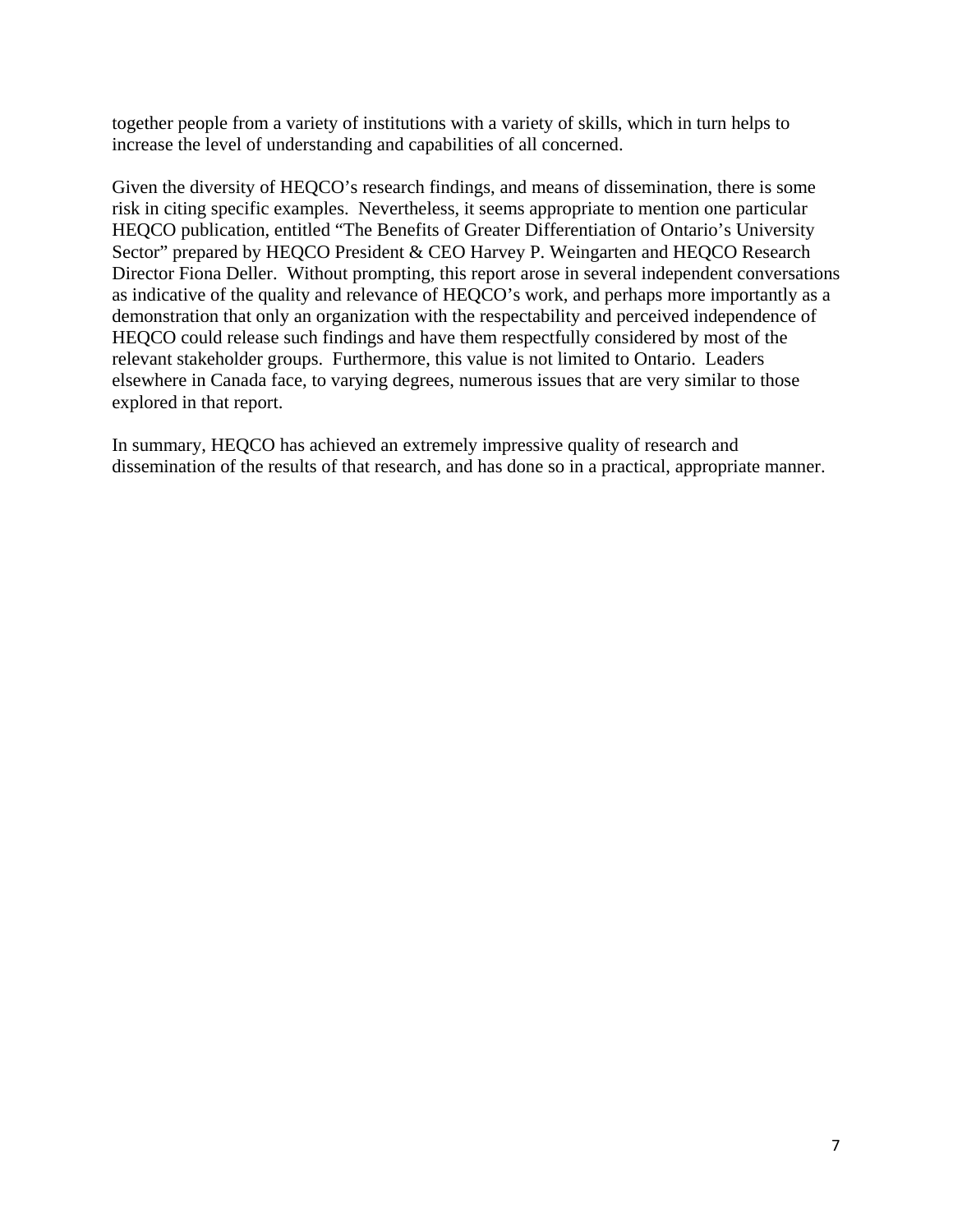#### **6.0 HEQCO's fulfillment of its mandate to the government and public**

It is clear that HEQCO is a highly respected organization in Ontario, throughout Canada, and likely elsewhere. Over the course of this review it became apparent that a key source of that respect arises from a careful "balancing act", for which the HEQCO CEO and management team can be credited. In order to be respected, it is important that HEQCO be viewed as a neutral party interested only in findings supported by evidence. This requires a balance between two opposing influences – the first being the important needs of the provincial government that provides the funding for HEQCO, and the second being the needs of the institutes of higher education in Ontario and other stakeholders who understandably would hope that HEQCO, through its research findings, would indirectly advocate for them. There is a significant management challenge whenever an organization finds itself "between" stakeholders whose interests are not fully aligned. In the case of HEQCO, management has faced this challenge through a combination of clear, open communication, skill and hard work, and with excellent results. Perhaps this need to strike a delicate balance has helped HEQCO by building a creative tension that motivates excellence.

But that is not to say that there have not been areas of worry on the part of several stakeholders. In the case of the Ministry, in the past there has been a concern that HEQCO was insufficiently concerned about focusing on its immediate research needs. It is very difficult, but probably also unnecessary, to determine the severity of that problem, because fortunately it has been largely resolved – an improvement attributed at least in part to the current CEO. HEQCO now offers great value to the Ministry in providing credible, independent verification of important initiatives the government needs to pursue. Specifically the CEO's work on differentiation was seen as exceedingly important in this regard. More generally, HEQCO has remained true to its responsibility, under the HEQCO Act, to focus on the priority areas of accessibility and quality of higher education in Ontario and the accountability of the institutions providing it.

Quite understandably, the colleges in Ontario have had concerns that HEQCO should be, and has not been, an advocate for them, and also that HEQCO applies too much of its research attention to universities. It is easy to see how the perception of unfairness could incorrectly arise. After all, HEQCO commissions research, and most researchers are at universities not colleges, so there is an intrinsic asymmetry there. However, HEQCO has made efforts to mentor less experienced researchers to help level the playing field to some degree. This has provided people at colleges, who in many cases have research expertise and experience, the opportunity to participate in the research community of the scholarship of teaching and learning. But even setting that issue aside, there is a concern that HEQCO may be over-emphasizing problems found mainly at universities with the resultant exclusion of problems common at colleges. However, HEQCO certainly has commissioned research concerning problems predominantly found in colleges. Overall, this issue is clearly one to keep an eye on, but it was acknowledged that the trend in this regard, under the leadership of the current CEO, is probably in the right direction.

There has also been some distrust of HEQCO among universities and their presidents. There was a time when some felt the funding for HEOCO would be better spent by Ontario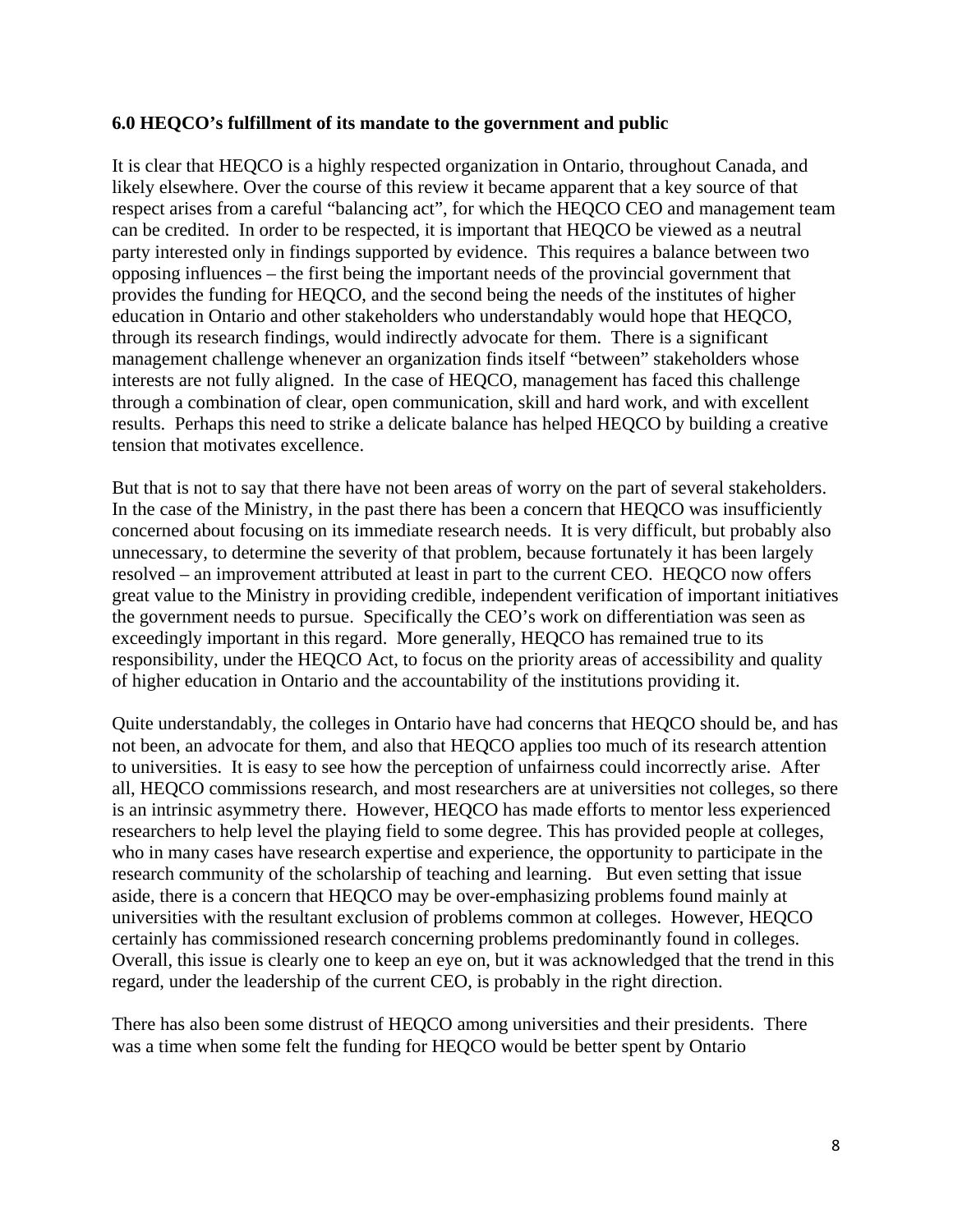universities. That situation has changed considerably in recent years – an improvement largely attributed to the expert high-level communication efforts of the current CEO.

The net result is that HEQCO is admired and trusted among most interest groups in the higher education arena. One exception could be the Ontario Confederation of University Faculty Associations (OCUFA). OCUFA indicated some time ago that it did not wish to have direct communication with HEQCO and as a result their views were not solicited for this review.

Overall, HEQCO has clearly become accepted as the "go to" source for independent, credible information about higher education in Ontario. This is a significant, hard-won achievement.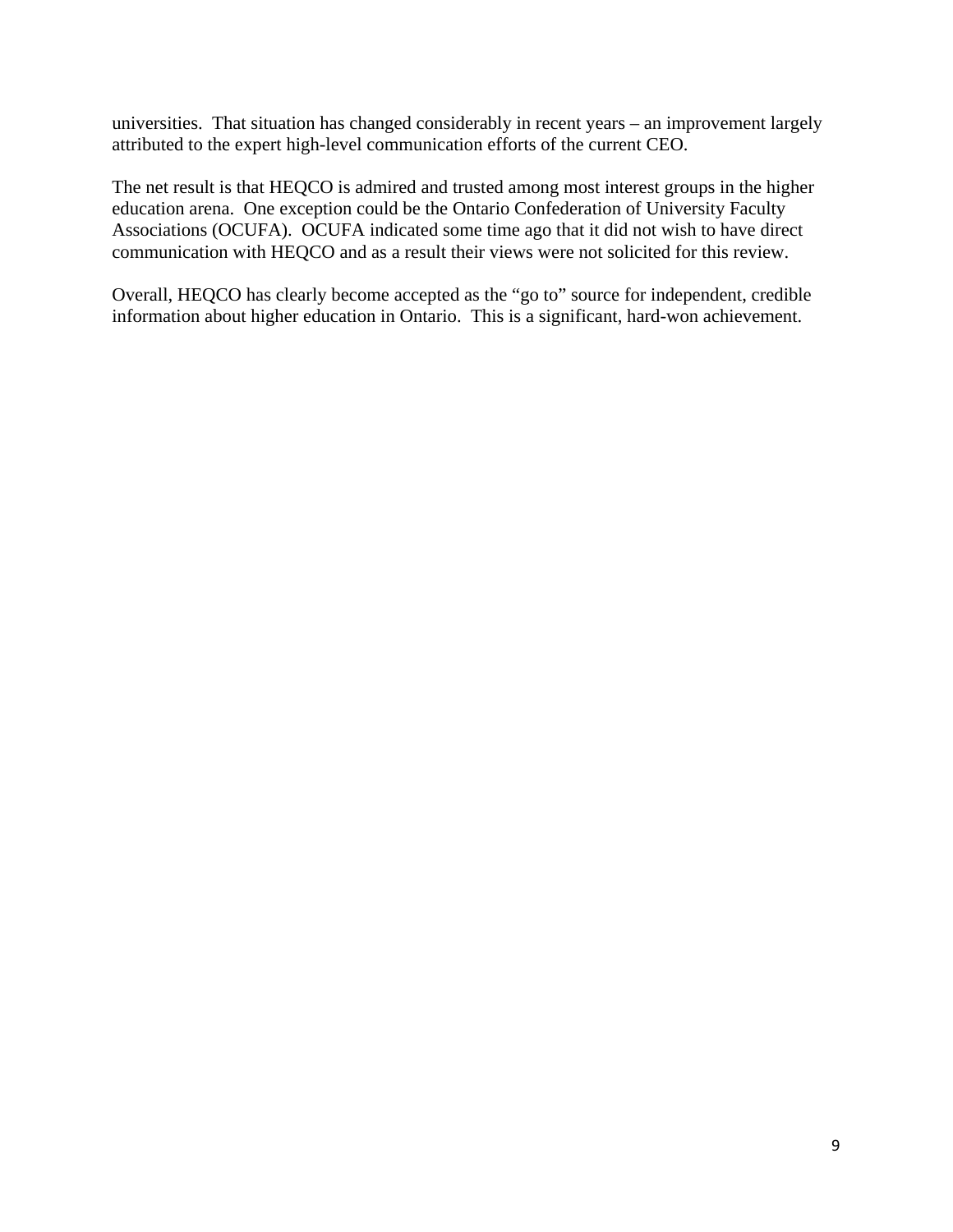# **7.0 HEQCO's future plans for 2011-2012**

The HEQCO 2011-2012 Research Plan and Communications Strategy document is presented in Appendix B. It provides a clear and coherent strategy for carrying out activities according to three basic themes of (a) Research, (b) Communication, and (c) Convening Role.

The plan itself is well written, complete, internally consistent and presents a credible and appropriate extension of HEQCO's recent work, with a continuation of the positive trends noted previously.

There is one element that could potentially be added to the immediate plan - an assessment of the long-term changes that are anticipated in higher education and some associated speculation of possible long-term roles for HEQCO, plus an assessment of what impact, if any, such considerations should have on HEQCO activities in the next few years. Probably this would require a slightly larger budget, which to this reviewer seems entirely justifiable. (The next section will consider that possibility from another perspective.)

HEQCO's three basic themes can also be evaluated in terms of the manner in which they support HEQCO's advisory and research roles.

# **7.1 Research theme**

Regarding the research theme, continuation of HEQCO's research excellence is an obvious requirement, and it is clearly HEQCO's responsibility to maintain an optimal balance between its advisory role and its research role in planning its activities. In order to be able to provide timely advice to the Ministry, HEQCO will ideally often have the required information at hand, which means that its identification of research priorities must be made thoughtfully, while bearing in mind what kinds of information are likely to be of greatest value to the Ministry. Simultaneously, while being mindful of the needs of the Ministry, HEQCO should carry out research activities that are useful to other stakeholders in the Ontario higher education community. This requires continuation of the excellent compromises and balance for which HEQCO has become recognized. HEQCO's plans are appropriate from that perspective.

#### **7.2 Communication theme**

HEQCO has recognized a need for which it is now investing appropriate resources – the aim to be known and trusted by those who may benefit from HEQCO findings. These needs are different with the different stakeholders. Because of this, substantial efforts are required to maintain appropriate awareness everywhere it is required. The plan is clear and appropriate in this regard and does a good job of providing a number of useful metrics for evaluating progress.

#### **7.3 Convening role**

Convening means "to cause to assemble" and this is a very nice description of the catalytic characteristic HEQCO can have, in which it causes a much greater valuable effort to take place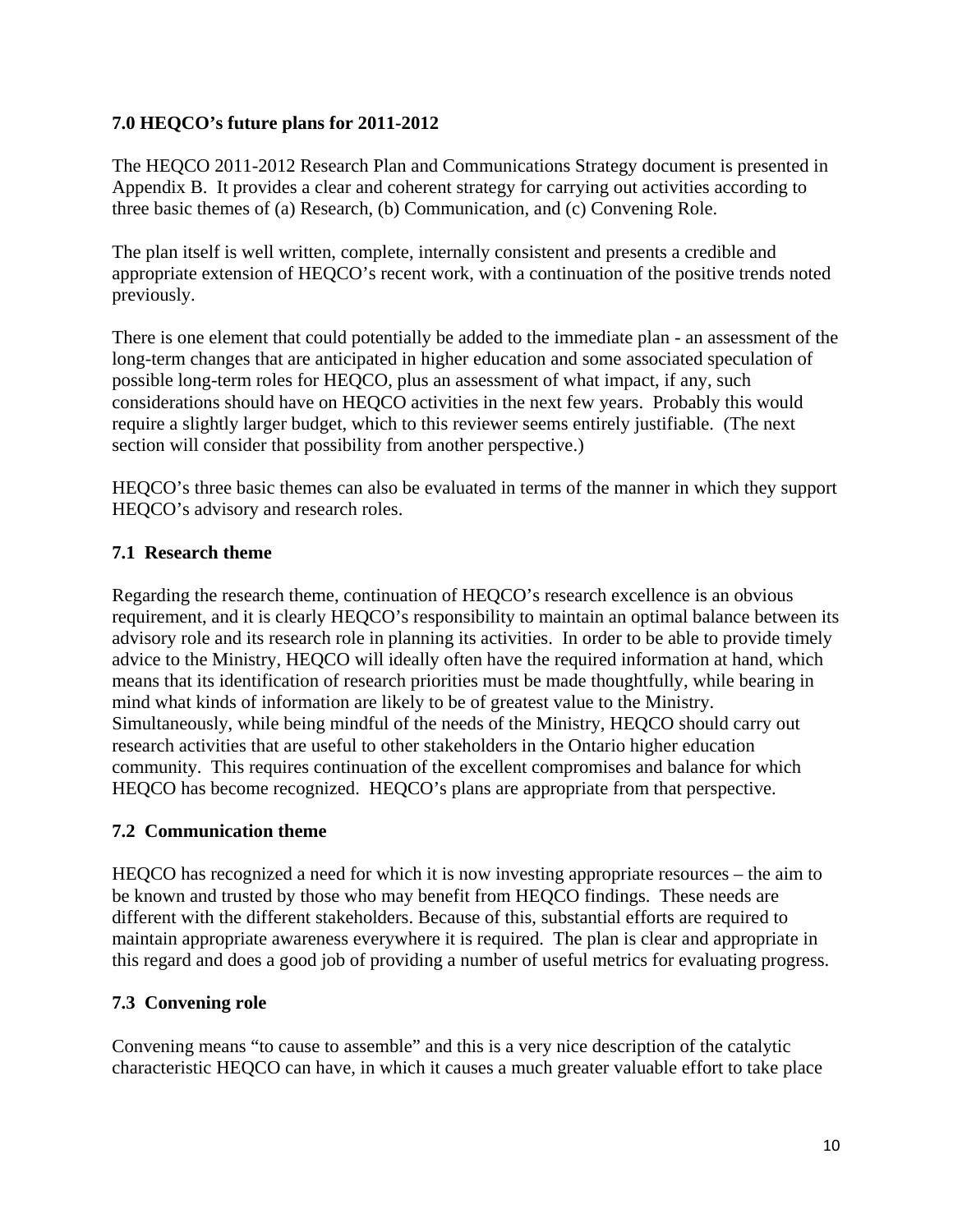as a result of its own leading work. HEQCO has demonstrated that it can bring together toplevel researchers from diverse sectors within Ontario, and also from across Canada and beyond, for the purposes of sharing their best ideas, comparing research findings, and planning mutually reinforcing research collaborations. These activities help to make HEQCO more effective in its key advisory role to the Ministry, by providing better access to information from many sources, and it also helps to build the culture of evidence-based improvement of teaching and learning, which aligns with the needs of all stakeholders and further supports HEQCO's research role. Thus, the convening role is an inspired addition to HEQCO's strategic plan.

#### **7.4 Funding requirements**

HEQCO's plan is financially sound – a reasonable continuation of what has worked so well in recent years. There is no need for substantial change, other than the minor adjustments that have already been carefully made in order to achieve the improvements described above.

As mentioned earlier, HEQCO's budget is not currently divided between its two primary roles – advisory and research - and indeed this would be difficult to do because the work is largely comingled. Nevertheless, it is still useful to separately consider their funding, because of a key difference in the time frame of the associated funding commitments.

Certainly, HEQCO's advisory role is compatible with the normal year-to-year funding procedures common for Crown agencies. However, HEQCO's research role is somewhat different, because it requires research endeavors that cannot be carried out in a single year. In fact, some of the most useful intervention studies may require between three and five years to yield meaningful results, and ideally would continue longer. Clearly it is desirable to attract the very best researchers to such work and it is often essential to convince colleges and universities to invest time and other resources in order to provide required administrative data. They are asked to make very serious multi-year commitments, yet HEQCO does not have the ability to offer such participants assured continuation of such projects over that time frame. This suggests that a slightly different funding arrangement might be preferable for the research role, in which a greater assurance of project completion could be provided to the researchers involved. Without intending to suggest any particular solution, it might be helpful to compare this situation to infrastructure funding, in which a commitment is made to fund a construction project that will require a number of years to complete. In such a case, if the funding commitment is weak, the best contractors may understandably choose not to become involved.

Another reason to consider modified funding arrangements for the research role is to help maintain HEQCO's perceived level of independence. This perception is important to the Ministry, but HEQCO's complete financial dependence on the Ministry's year-to-year funding has the potential to weaken that perception of independence.

For both these reasons, it may be a good time to consider whether additional sources of funding for HEQCO should be pursued. This idea also arises, for different reasons, in the next section.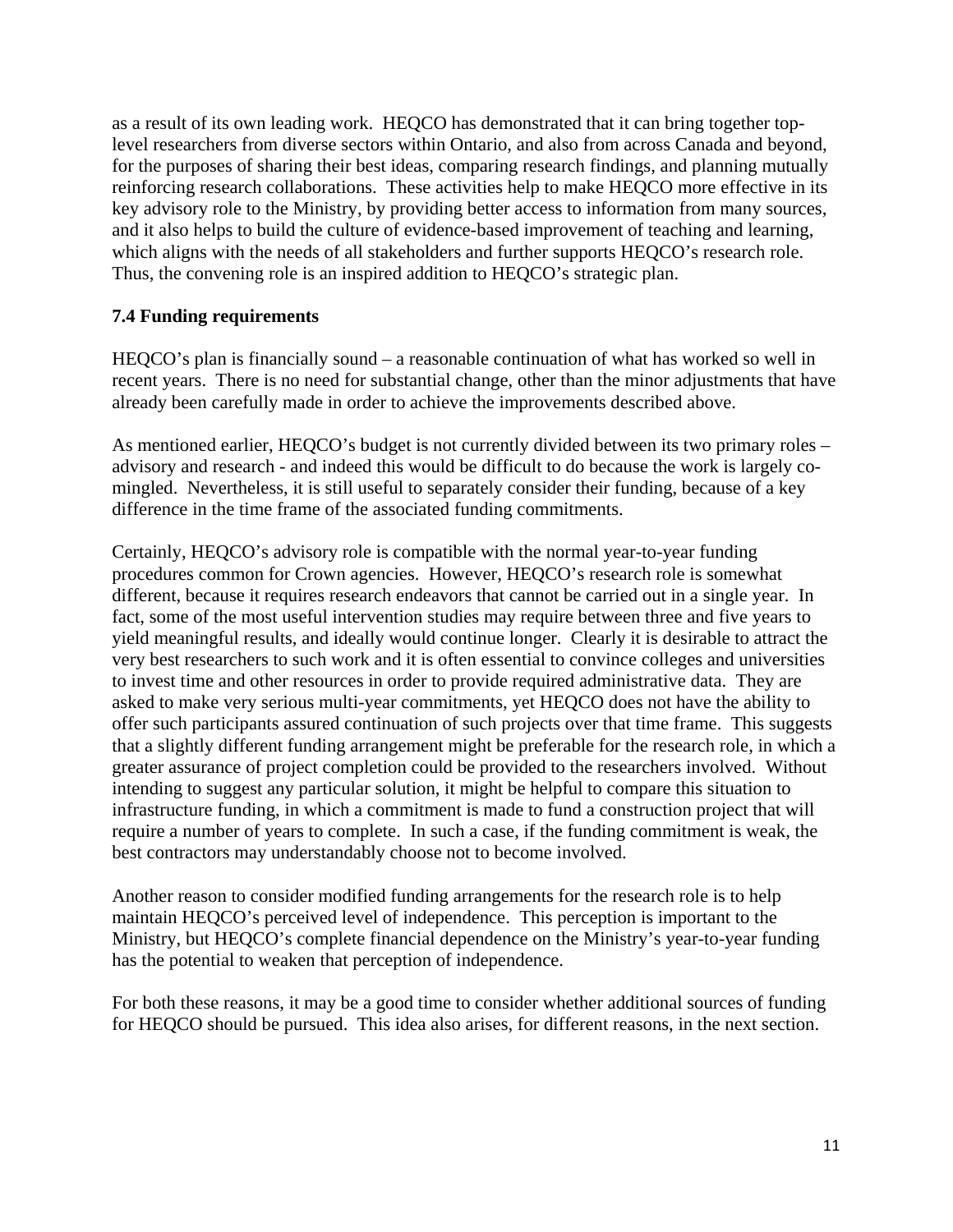#### **8.0 A longer view of HEQCO's role in light of the changing environment**

Speculation about the distant future is often remarkably incorrect and/or non-productive. But there are times when it would be imprudent *not* to carefully consider changes that are clearly coming and are bound to matter a great deal. One example involves recent major changes in personal banking – it was important for banks to understand the likely timing of the transition toward the current situation in which the dominant personal interaction with banks is through online banking and automated tellers. Banks needed to forecast this well for two reasons – first, it would eventually be essential to offer such services in order to retain their customers, and second, it would take a considerable amount of time to make the changes required to provide them, so it was critical to get the timing right.

Today, we face a somewhat similar situation in higher education. There are many different ways in which inexpensive but powerful computation and telecommunication can fundamentally change higher education. One example is the efficient sharing of highly effective "learning modules" that will make it possible for any skilled teacher to teach efficiently almost anything to almost anyone. Another example is high bandwidth videoconferencing that will allow close personal interaction among students and with teachers who are not in the same room – eliminating barriers of cost, borders, and distance that divide the world today.

For this reason, when leaders of institutions of higher education look ahead 20 years, most feel there will be much more profound change than in the last 20, in part for the reasons set out above. We do not yet have to understand those changes fully, but it does make sense to keep an eye on the future, in order to make sure that we have as much time as possible to adapt accordingly. We all know that unduly rapid change in organizations often causes unnecessary expenses and/or serious mistakes, whereas change carried out steadily at an optimal rate over a number of years can be much more successful. Timing is everything, and so therefore is long term planning.

This consideration again raises the question of the relevant time frame of HEQCO's work. For its advisory role, the government needs advice on current decisions that often matter most within the current election cycle, although most also wish to make the best decisions overall. It is in HEQCO's research role that a long term outlook would seem to be a natural fit. It seems prudent for a small portion of HEQCO's research to have a longer term focus, in order to better understand factors that higher education institutions will need to plan for.

This idea also connects to the previous observation that HEQCO's research role is beneficial to Canada as a whole. It is exciting to think that Canada's excellent public universities could cooperate to lead the world in facing upcoming change, and there are reasons to think Canada would be well suited to such a leadership role. One is that our universities have a lot in common and are largely able to collaborate with one another very effectively. A further advantage is our proximity and connectedness with the major US universities, while being independent of that much more complex system. And Canada has already taken a leadership role on the world stage. HEQCO itself is one example of this, as is the Carl Wieman Science Education Initiative at UBC. Such specific examples, combined with Canada's generally positive international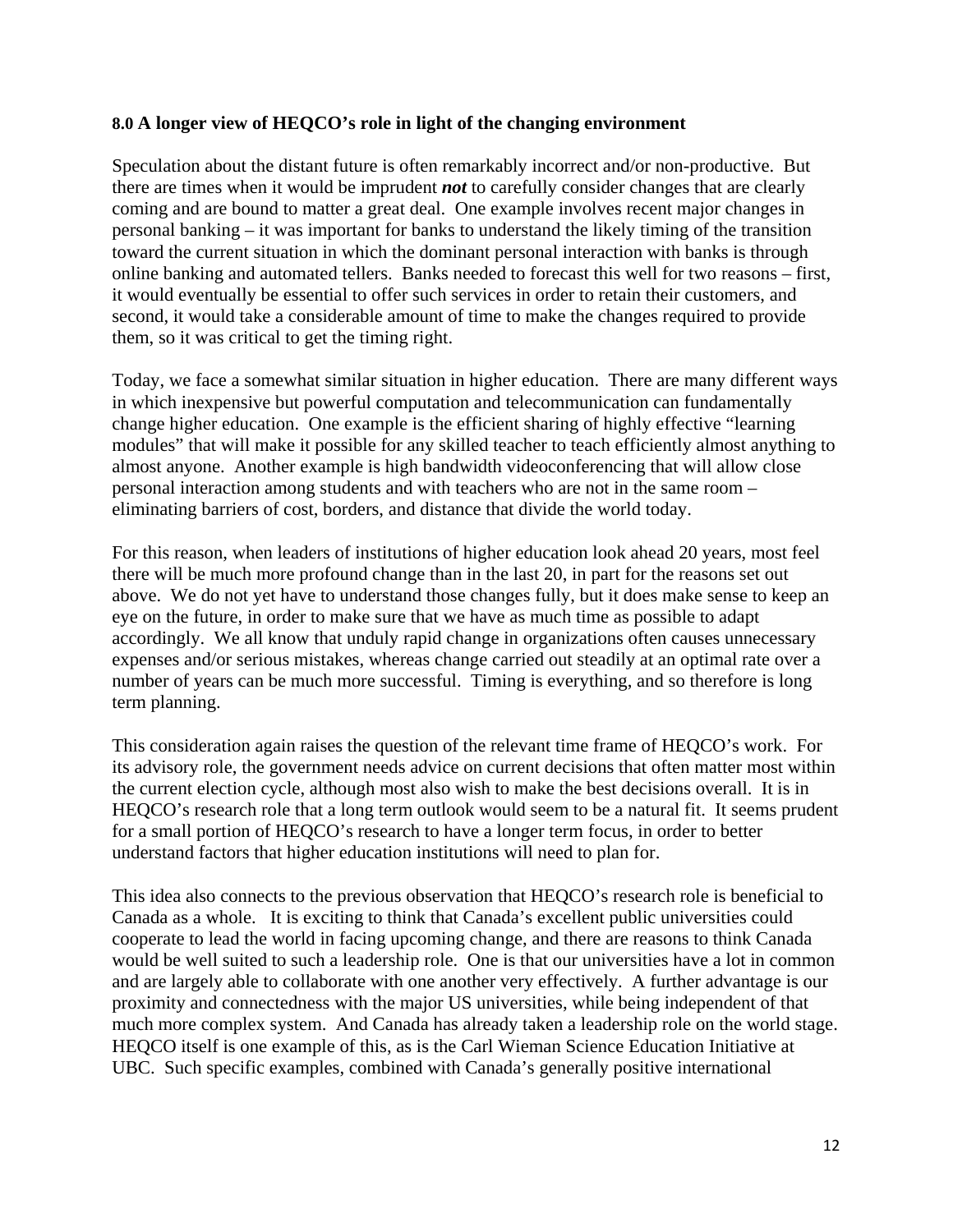reputation, make it plausible that it could lead a renewed growth in excellence in higher education worldwide. Needless to say, it is much better to be a creator of change than to be a poorly prepared responder.

In concluding this report, it is interesting to consider the longer term future of HEQCO. Based on several factors mentioned above, this seems like an ideal time to expand the research role, to include a longer term outlook, and to more explicitly take into account the rest of Canada. This raises the question of how this could most efficiently be done. One idea to consider would be for other interested provinces to create their own provincial versions of HEQCO's advisory role, and to collaborate with one another in supporting what might eventually be described as the "Canadian Higher Education Research Council" – presumably with networked branch offices in participating provinces. Such a funding arrangement would enable an increase in overall research funding, which is a needed improvement that would enable an added long term perspective, while possibly slightly reducing the cost to Ontario. Such an interprovincial funding arrangement could also possibly enable HEQCO to offer a firmer funding commitment in support of multi-year research, further improving the quality and value of the work. This would also create a greater sense of independence from any single provincial government, thus further improving the perceived independence and credibility of this highly respected organization.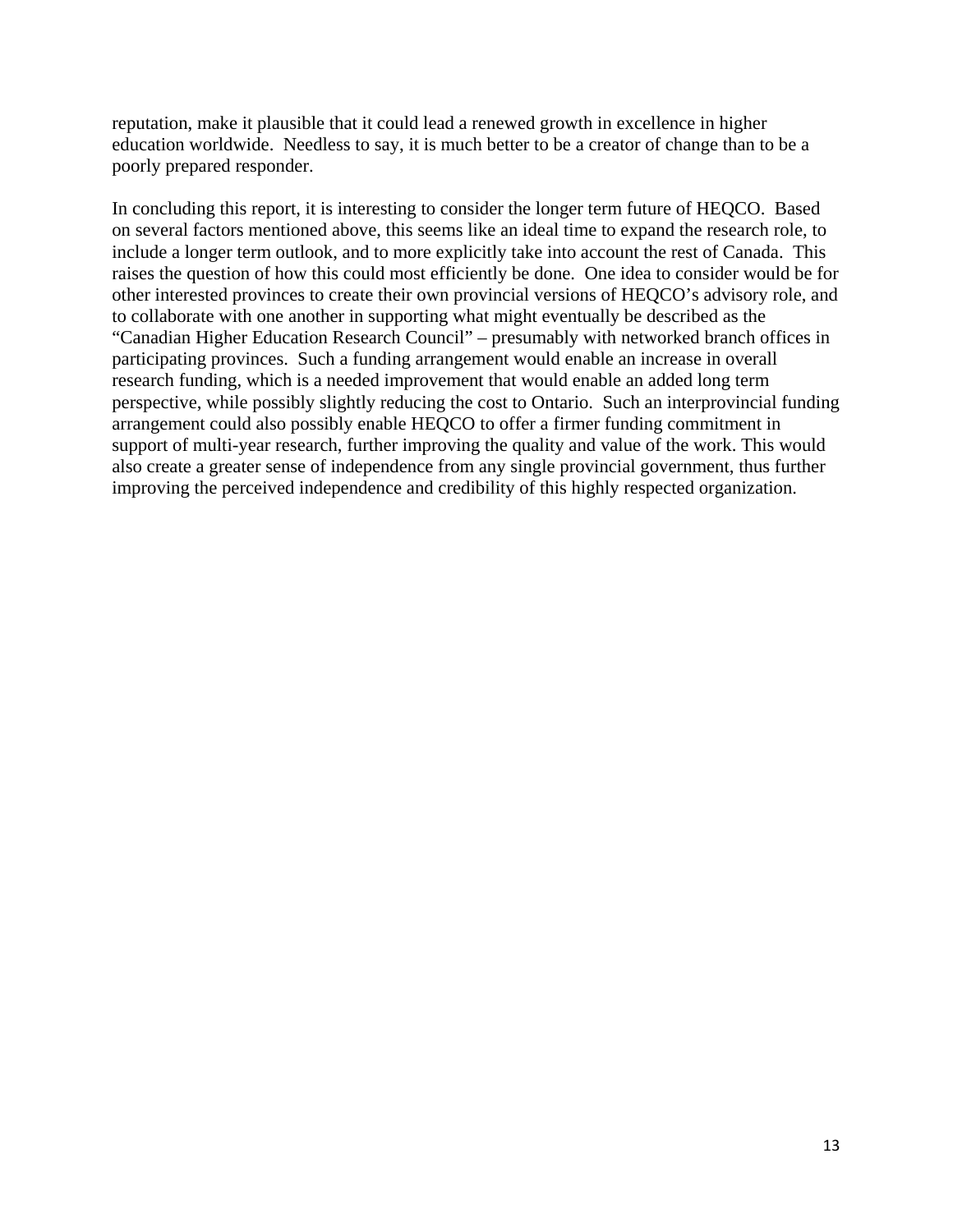#### **Appendix A Brief biography of the reviewer.**

Lorne A. Whitehead received a Ph.D. in physics from the University of British Columbia and is also a Registered Professional Engineer in the province of British Columbia. His career has involved sustained innovation in technology, business, and administration. From 1983 to 1993 he served as CEO of TIR Systems, a UBC spin-off company that grew to 200 employees and was recently purchased by Philips. Since joining UBC in 1994, he has been a Professor and held an NSERC Industrial Research Chair in the Department of Physics and Astronomy, carrying out studies of the optical, electrical, and mechanical properties of micro-structured surfaces, a field in which he holds more than 100 patents. His technology is used in many computer screens and televisions and he also helped to start three more new companies based on his research – Brightside (now Dolby Canada), Boreal Genomics, and most recently SunCentral Inc. In addition to his research at UBC, Dr. Whitehead has held a number of administrative positions including Associate Dean, Dean pro tem, Vice-President Academic and Leader of Education Innovation. In all these roles he has worked to apply the methodology of innovation to the improvement of teaching and learning. Currently, in collaboration with the Carnegie Foundation for the Advancement of Teaching, he is helping to organize a network of universities studying the influence that senior leadership can have on accelerating the adoption of evidence-based improvements of teaching and learning in higher education.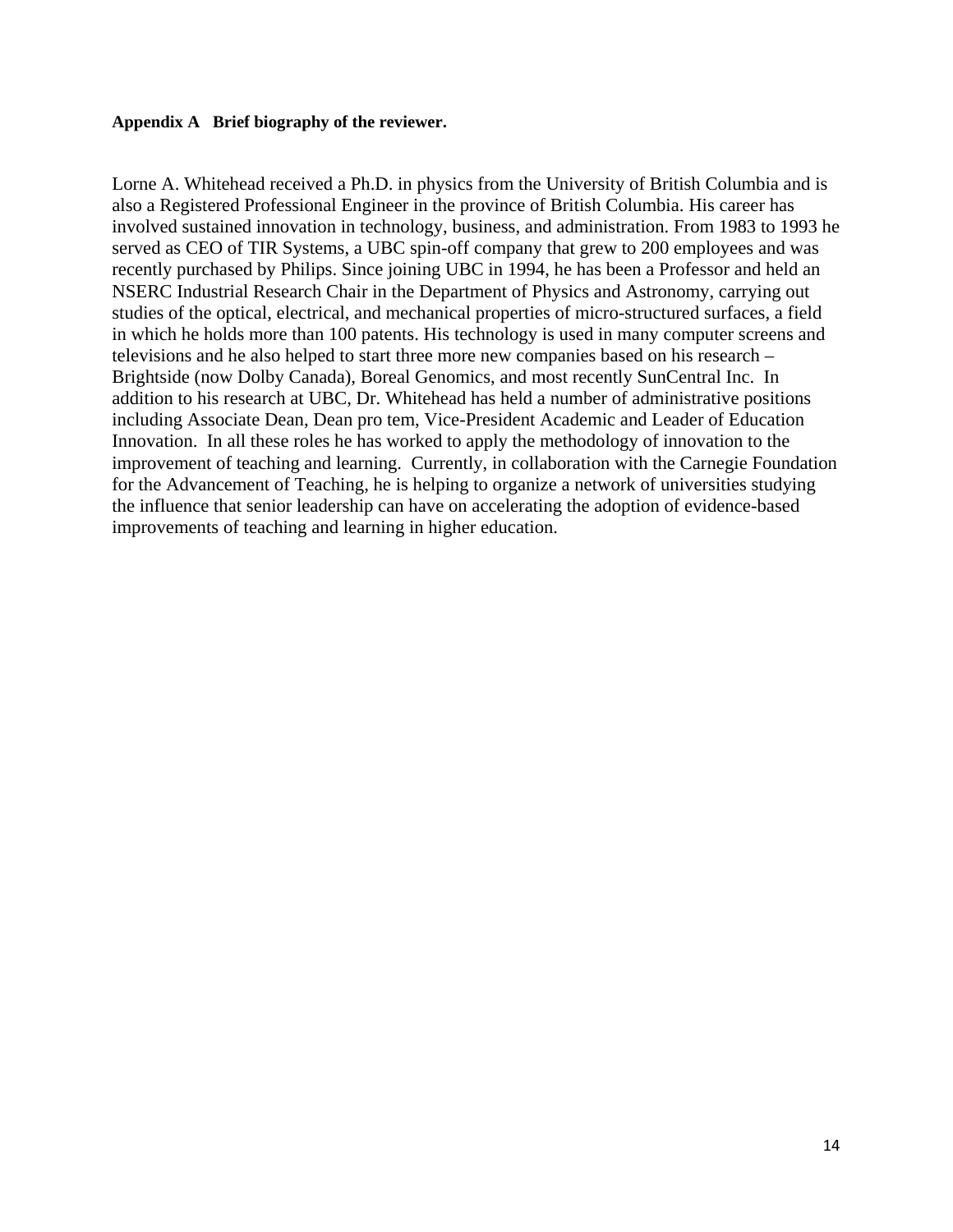#### **Appendix B The HEQCO Act (2005)**

# **Higher Education Quality Council of Ontario Act, 2005**

#### **S.O. 2005, CHAPTER 28 Schedule G**

(No Amendments).

#### **Definitions**

**1.** In this Act,

"Council" means the Higher Education Quality Council of Ontario established under section 2; ("Conseil")

"post-secondary educational institution" means a college of applied arts and technology established under the *Ontario Colleges of Applied Arts and Technology Act, 2002*, a university that receives regular and ongoing operating funding from the province for purposes of postsecondary education and any other institution prescribed by regulation; ("établissement d'enseignement postsecondaire")

"post-secondary education sector" includes all post-secondary educational institutions in Ontario; ("secteur postsecondaire")

"Minister" means the Minister of Training, Colleges and Universities. ("ministre") 2005, c. 28, Sched. G, s. 1.

#### **Council**

**2.** (1) A corporation without share capital is established under the name Higher Education Quality Council of Ontario in English and Conseil ontarien de la qualité de l'enseignement supérieur in French. 2005, c. 28, Sched. G, s. 2 (1).

#### **Members**

(2) The Council shall consist of the members of its board of directors. 2005, c. 28, Sched. G, s. 2 (2).

#### Appointment of members

(3) Subject to the regulations, the Lieutenant Governor in Council shall appoint no fewer than five and no more than seven members to the Council's board of directors. 2005, c. 28, Sched. G, s. 2 (3).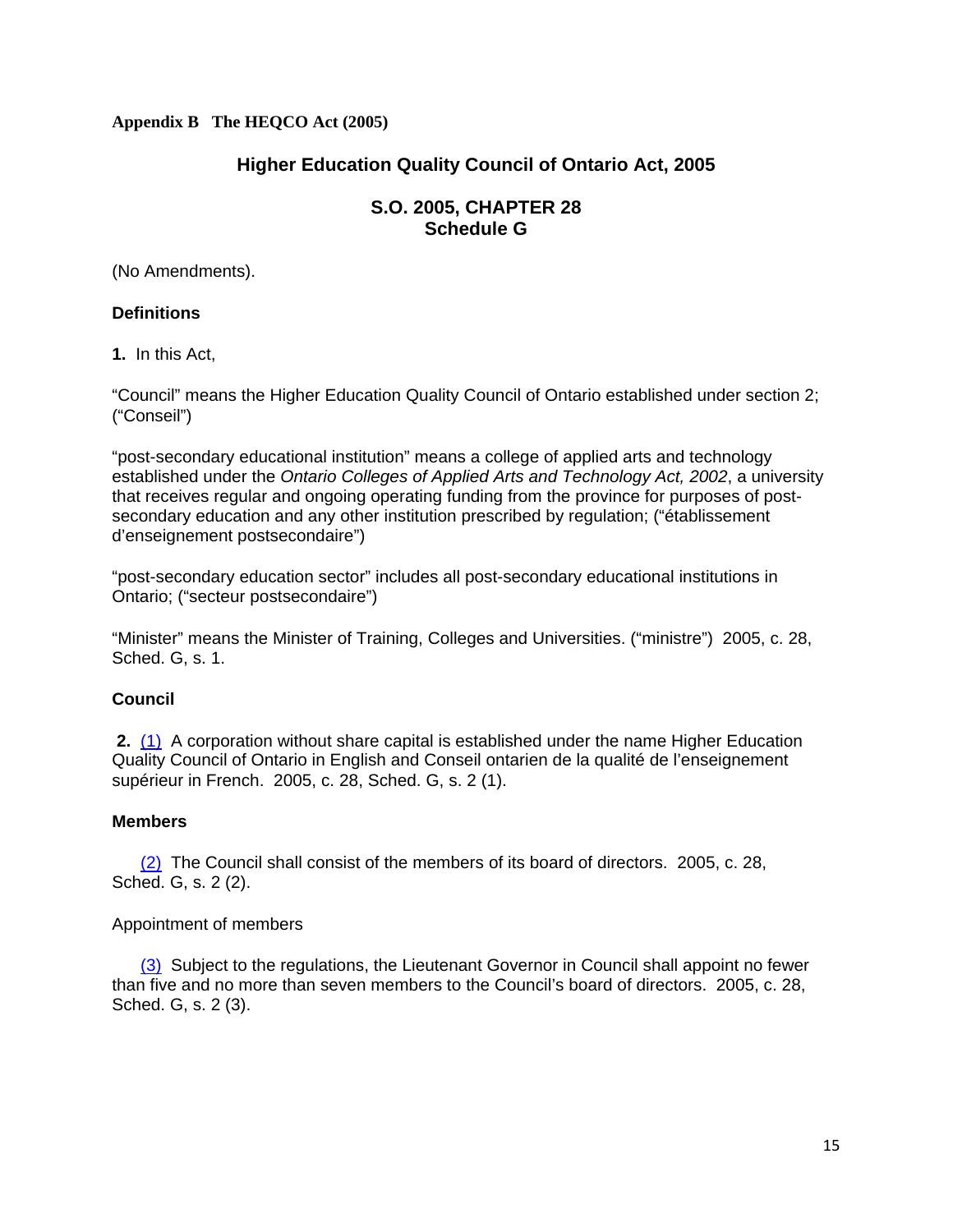#### **Chair**

 (4) The Minister shall designate one member to be the chair of the Council. 2005, c. 28, Sched. G, s. 2 (4).

#### Ministry representative

 (5) At least one member of the Council shall be an employee of the Ministry of Training, Colleges and Universities, but that member shall not vote in the deliberations of the Council nor be designated chair. 2005, c. 28, Sched. G, s. 2 (5).

#### **Eligibility**

 (6) A person may not be a member of the Council if the person is a member of the board or governing body of, or holds an executive or senior administrative position in,

(a) a post-secondary educational institution; or

 (b) an association, advisory body or council established to promote the interests of such institutions or their employees or students. 2005, c. 28, Sched. G, s. 2 (6).

#### **Management of board**

 (7) The affairs of the corporation shall be managed by the Council's board of directors. 2005, c. 28, Sched. G, s. 2 (7).

No personal liability

**3.** (1) No action or other proceeding for damages may be instituted against any member of the Council or any one acting on behalf of the Council for any act done in the execution or intended execution of the person's duty or for any alleged neglect or default in the execution in good faith of the person's duty. 2005, c. 28, Sched. G, s. 3 (1).

#### **Crown liability**

 (2) Despite subsections 5 (2) and (4) of the *Proceedings Against the Crown Act*, subsection (1) does not relieve the Crown of any liability to which it would otherwise be subject in respect of a tort committed by a person referred to in subsection (1). 2005, c. 28, Sched. G, s. 3 (2).

#### **Crown agency**

**4.** The corporation is a Crown agency within the meaning of the *Crown Agency Act. 2005*, c. 28, Sched. G, s. 4.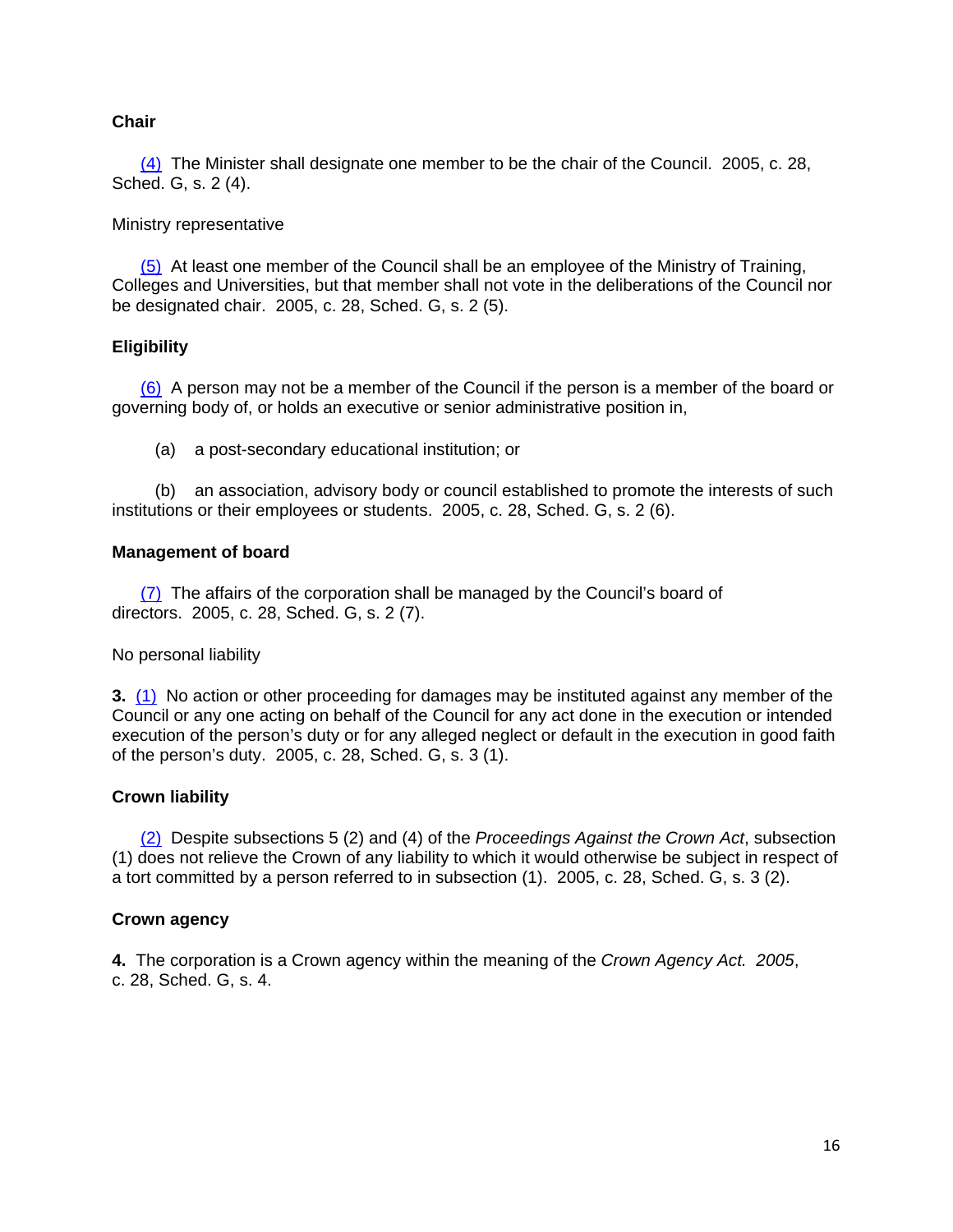#### **Object**

**5.** The object of the Council is to assist the Minister in improving all aspects of the postsecondary education sector, including improving the quality of education provided in the sector, access to post-secondary education and accountability of post-secondary educational institutions. 2005, c. 28, Sched. G, s. 5.

#### **Functions**

**6.** The functions of the Council are,

(a) to develop and make recommendations to the Minister,

 (i) on targets to be achieved in improving the quality of post-secondary education, on the methods of achieving those targets and on the time frame for doing so, and

 (ii) on performance measures to be used to evaluate the post-secondary education sector;

 (b) to evaluate the post-secondary education sector, report to the Minister on the results of the evaluation and make the report available to the public;

 (c) to conduct research on all aspects of post-secondary education with a view to helping the Council achieve its object, including research,

 (i) on the development and design of various models of post-secondary education,

 (ii) on the means of encouraging collaboration between various post-secondary educational institutions in general and in particular in matters relating to the recognition by such institutions of courses and programs of study provided at other such institutions, and

(iii) on other matters specified by the Minister; and

 (d) to do such other things as may be prescribed by regulation. 2005, c. 28, Sched. G, s. 6.

#### **Access to information**

**7.** A post-secondary educational institution shall provide the Council or a person designated by the Council with access to any information in its custody or control that the Council or person may require for the purpose of carrying out its object and functions.2005, c. 28, Sched. G, s. 7.

#### **Reports**

**8.** (1) The Council shall deliver to the Minister,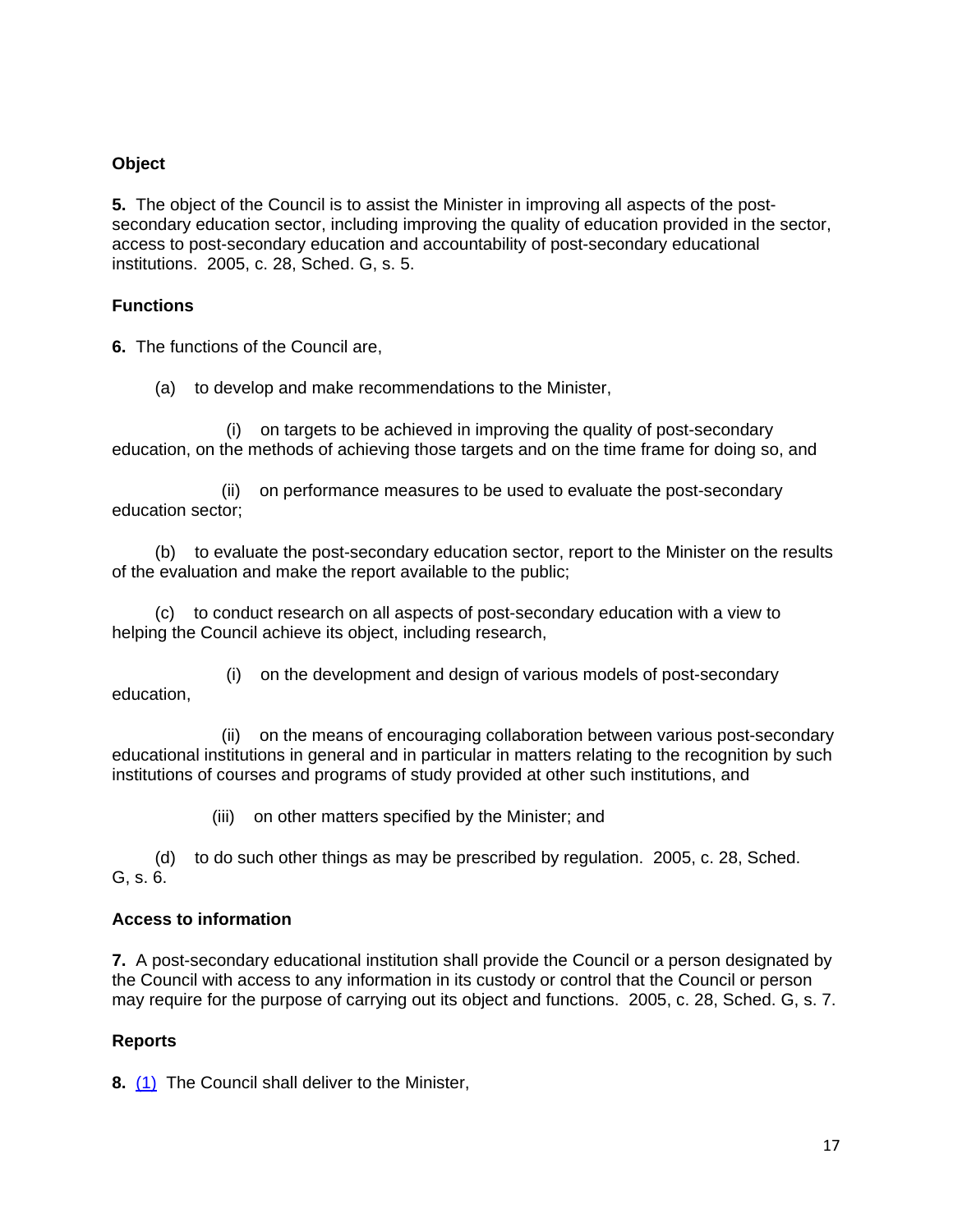(a) a yearly report on its activities, within 120 days of the end of its fiscal year; and

 (b) any other reports required by the Minister, at such time as the Minister specifies. 2005, c. 28, Sched. G, s. 8 (1).

#### **Tabling**

 (2) The Minister shall table the yearly report referred to in clause (1) (a) in the Legislative Assembly within 60 days after receiving it from the Council or, if at the end of the 60-day period the Assembly is not in session, at the beginning of the next session. 2005, c. 28, Sched. G, s. 8 (2).

#### **Regulations**

**9.** (1) The Lieutenant Governor in Council may make regulations,

 (a) prescribing institutions as post-secondary educational institutions for the purposes of this Act;

 (b) governing the Council's constitution, management and structure, including the number of members of the board;

- (c) prescribing objects of the Council in addition to the object described in section 5;
- (d) prescribing functions of the Council in addition to those set out in section 6;
- (e) respecting specific powers and duties of the Council and its members;
- (f) respecting factors to be considered in appointing members;
- (g) providing for the term of appointment and reappointment of Council members;
- (h) respecting compensation for Council members;
- (i) providing for a vice-chair of the Council;
- (j) respecting the nature and scope of the yearly report required by section 8;

 (k) respecting the frequency, nature and scope of reporting in addition to the yearly report required by section 8;

 (l) respecting staff for the Council, including the status of Council staff, and their compensation;

- (m) respecting funding for the Council;
- (n) respecting audits of the statements and records of the Council;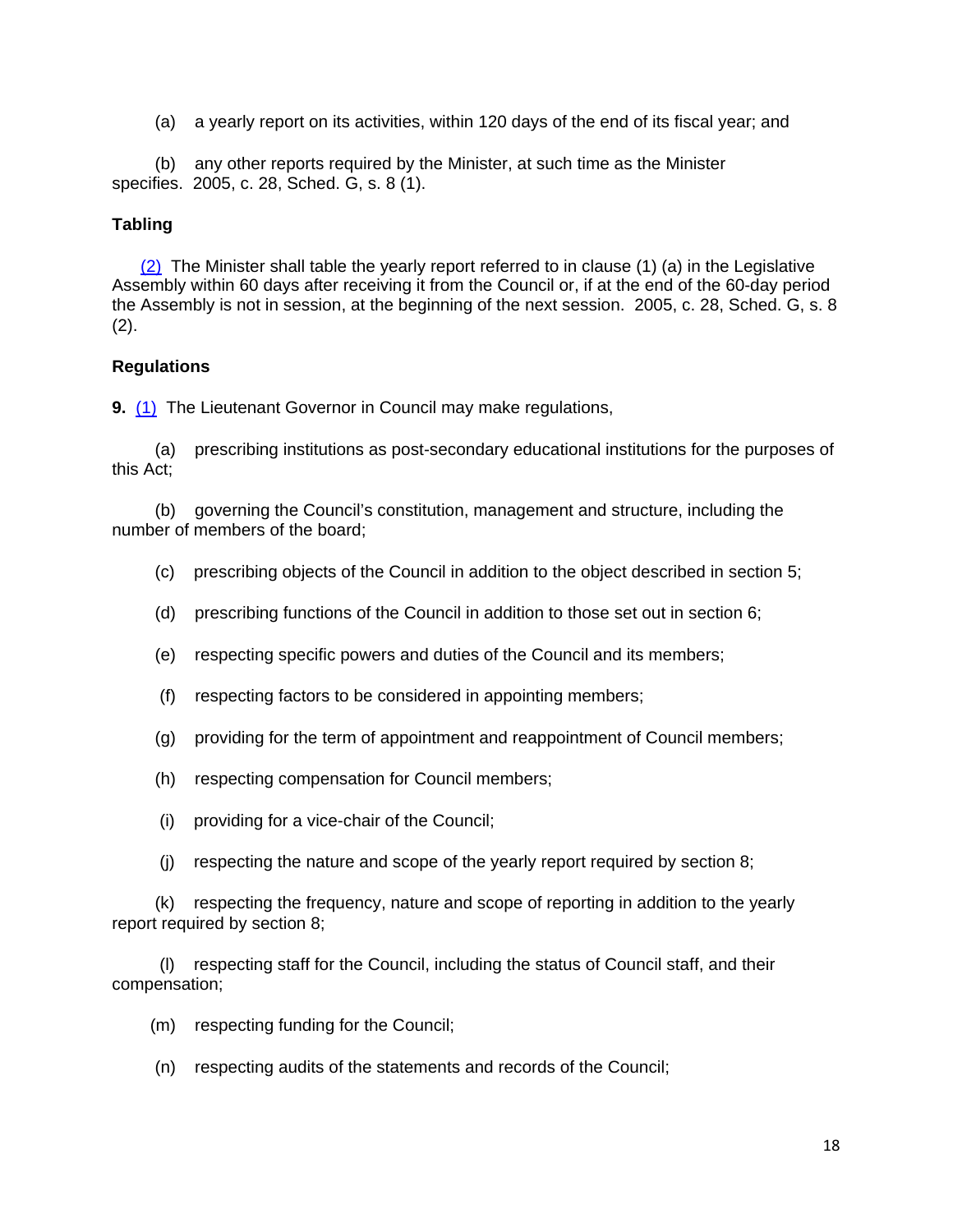(o) providing whether or not the *Business Corporations Act*, the *Corporations Information Act* or the *Corporations Act* or any provisions of those Acts apply to the Council;

(p) governing the procedures and administration of the Council;

 (q) authorizing personal information to be collected by or on behalf of the Council other than directly from the individual to whom the information relates, and regulating the manner in which the information is collected:

 (r) providing for anything necessary or advisable to facilitate the carrying out of the functions of the Council;

 (s) respecting any other matter that the Lieutenant Governor in Council considers necessary or advisable for carrying out the purposes and provisions of this Act. 2005, c. 28, Sched. G, s. 9 (1).

#### **Same**

 (2) A regulation under this Act may be general or specific in its application, may create different categories or classes, and may make different provisions for different categories, classes or circumstances. 2005, c. 28, Sched. G, s. 9 (2).

#### **Same**

 $(3)$  A regulation authorized by clause (1) (m) may provide that the prescribed assets and revenues of the Council do not form part of the Consolidated Revenue Fund, despite Part I of the *Financial Administration Act*. 2005, c. 28, Sched. G, s. 9 (3).

**10.** Omitted (provides for coming into force of provisions of this Act). 2005, c. 28, Sched. G, s. 10.

**11.** Omitted (enacts short title of this Act). 2005, c. 28, Sched. G, s. 11.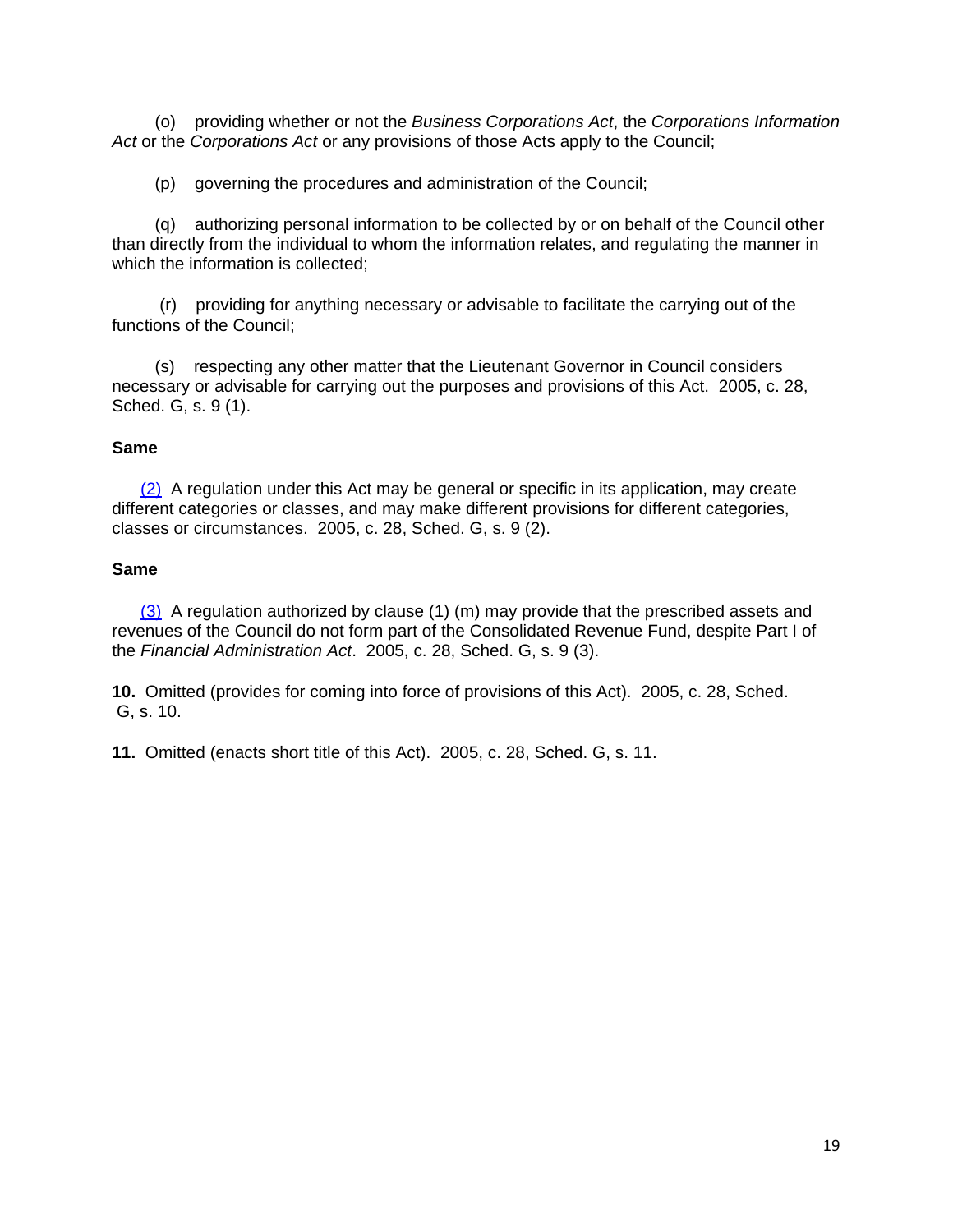**Appendix C HEQCO 2011-2012 to 2013-14 Multi-Year Business Plan** 

# **Higher Education Quality Council of Ontario Multi‐Year Business Plan 2011‐12 to 2013‐14**

# **Mandate**

Created through the *Higher Education Quality Council of Ontario Act, 2005* (the Act), HEQCO is an arm's length agency of the Government of Ontario that brings evidence‐based research to the continued improvement of the postsecondary education system in Ontario. As part of its mandate, HEQCO evaluates the postsecondary education (PSE) sector and provides policy recommendations to the Minister of Training, Colleges and Universities to enhance the access, quality and accountability of Ontario's colleges and universities.

HEQCO explores key issues:

- Are students satisfied with their postsecondary experience?
- Do they acquire the knowledge and skills that prepare them for their personal and professional lives?
- What are the barriers to pursuing PSE, barriers to staying in School, barriers to graduating?
- How are under‐represented groups faring in accessing and completing PSE and what strategies will improve their participation?
- What are the attributes of a responsive and efficient PSE system, and how can the system and its institutions be more accountable to the public and government for the use of public dollars?

HEQCO informs solutions:

- HEQCO conducts and commissions studies and evaluations, often in partnership with Ontario's colleges and universities, on key issues in accessibility, quality and accountability.
- HEQCO produces *@issue* reports that synthesize the most current data and research providing postsecondary decision‐makers and the general public with critical insight and information on emerging trends in postsecondary education.
- HEQCO evaluates the postsecondary sector and makes that evaluation available to the Ministry of Training, Colleges and Universities, and to the general public.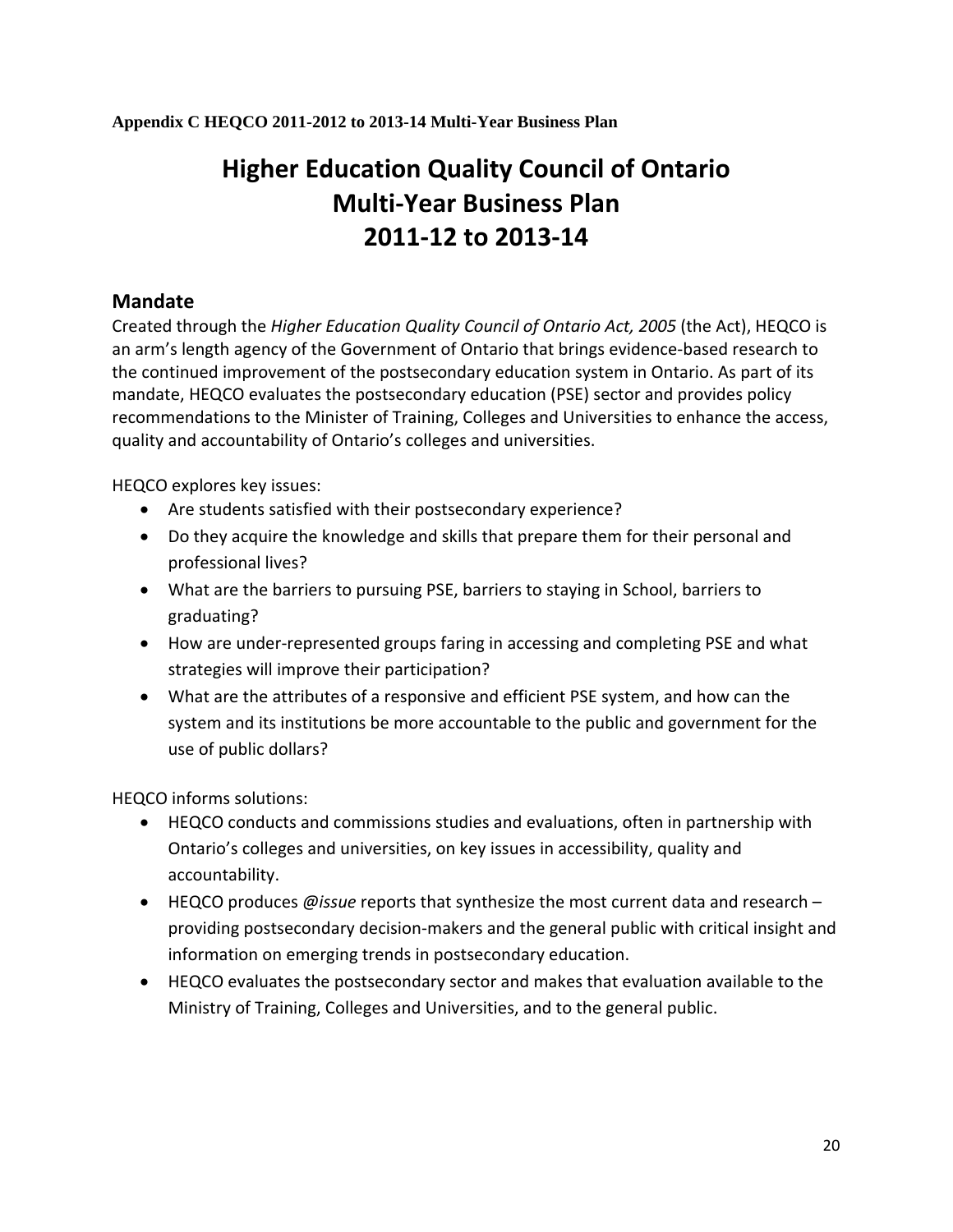# **Governance**

The Council is governed by a Board of Directors (the Board) of five to seven members appointed by the Lieutenant Governor in Council. The Board, through its Chair, is accountable to the Minister for setting goals, objectives and strategic directions within the Council's mandate as set out in the Act and the Memorandum of Understanding (the 'MOU') between the Minister and the Council.

The President and Chief Executive Officer (the 'President'), under the direction of the Chair, is accountable to the Board for implementing the Board's policy and operational decisions, and for the management of the Council's operations. A staff complement of 18.4 full time equivalents made up of 16 fulltime and 3 part time contract employees reports to the President.

The Council will continue to support the evolving postsecondary agenda of the Government. Initiatives and strategic directions reflected in this business plan have been discussed with and approved by the Board.

# **Environmental Scan**

A number of external challenges and opportunities are expected to be pertinent to the Council in the medium term:

| <b>External Factor</b>                                                                                                                                                                                                                                                                                                                                           | <b>Implications for HEQCO</b>                                                                                                                                                                                                                                                                                                                                                                                                                                                                                                                                                                   |  |  |
|------------------------------------------------------------------------------------------------------------------------------------------------------------------------------------------------------------------------------------------------------------------------------------------------------------------------------------------------------------------|-------------------------------------------------------------------------------------------------------------------------------------------------------------------------------------------------------------------------------------------------------------------------------------------------------------------------------------------------------------------------------------------------------------------------------------------------------------------------------------------------------------------------------------------------------------------------------------------------|--|--|
| 1. Economic Recession: While recovery from<br>the economic recession continues to be<br>relatively slow, the number of Ontarians<br>seeking higher education will continue to<br>increase.<br>Public Resources for higher education may be<br>constrained, challenging the system's ability to<br>continue current activities and to meet<br>increasing demands. | Ontario must continue to compete for new<br>investments, in part through its highly skilled,<br>knowledgeable population.<br>The Reaching Higher in Postsecondary<br>Education initiative was introduced to create<br>an accessible, relevant system in tune with<br>the needs of students in an evolving global<br>economy. HEQCO was established in response<br>to an increasing need for strong research into<br>higher education in order to promote<br>coherent, long term policy decisions to meet<br>the demands of the economy and support<br>Ontario's competitiveness and prosperity. |  |  |
| 2. Long-term growth in student demand for<br>higher education: Some analysts project an                                                                                                                                                                                                                                                                          | Stakeholders will value research results that<br>help to address how the system should                                                                                                                                                                                                                                                                                                                                                                                                                                                                                                          |  |  |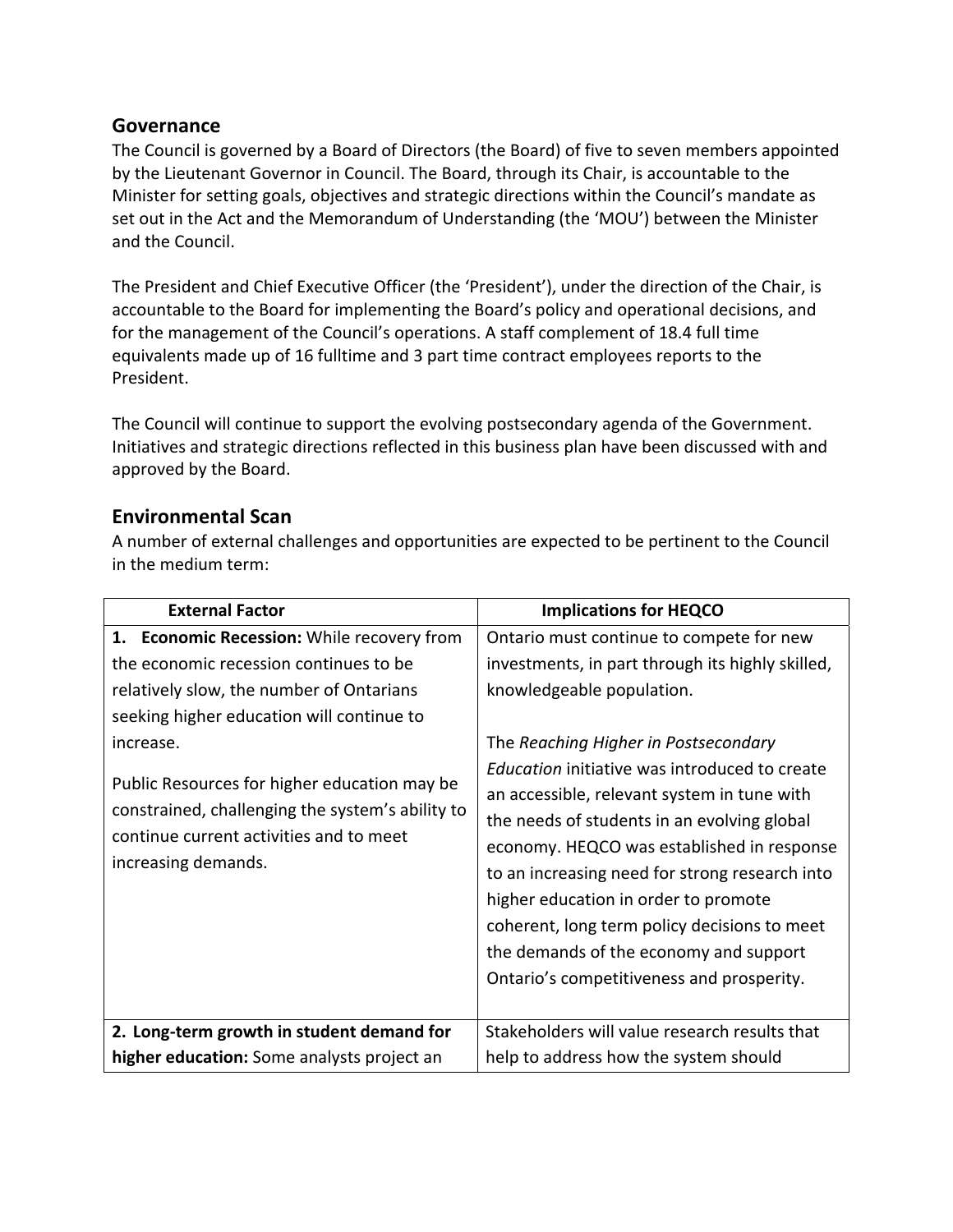| <b>External Factor</b>                                                                                                                                                                                                                                                                                                                                                                                                                                                                                                                                                                                                                                                   | <b>Implications for HEQCO</b>                                                                                                                                                                                                                                                                                                                                                                                                                                                                                                                                                        |
|--------------------------------------------------------------------------------------------------------------------------------------------------------------------------------------------------------------------------------------------------------------------------------------------------------------------------------------------------------------------------------------------------------------------------------------------------------------------------------------------------------------------------------------------------------------------------------------------------------------------------------------------------------------------------|--------------------------------------------------------------------------------------------------------------------------------------------------------------------------------------------------------------------------------------------------------------------------------------------------------------------------------------------------------------------------------------------------------------------------------------------------------------------------------------------------------------------------------------------------------------------------------------|
| augmented demand for higher education                                                                                                                                                                                                                                                                                                                                                                                                                                                                                                                                                                                                                                    | expand: what types of institutions, what types                                                                                                                                                                                                                                                                                                                                                                                                                                                                                                                                       |
| across the province by up to 95,000 students                                                                                                                                                                                                                                                                                                                                                                                                                                                                                                                                                                                                                             | of programs, and how to do this in a way that                                                                                                                                                                                                                                                                                                                                                                                                                                                                                                                                        |
| by 2015. This prediction has borne out in                                                                                                                                                                                                                                                                                                                                                                                                                                                                                                                                                                                                                                | is affordable to government and to students.                                                                                                                                                                                                                                                                                                                                                                                                                                                                                                                                         |
| preliminary registration data for 2011/12.                                                                                                                                                                                                                                                                                                                                                                                                                                                                                                                                                                                                                               |                                                                                                                                                                                                                                                                                                                                                                                                                                                                                                                                                                                      |
| Increased demand will likely be felt around the<br>province, but it is expected that the Greater<br>Toronto Area (GTA) will bear the brunt of any<br>surge in demand. Ontario institutions are<br>already seeing indications of the predicted rise<br>in demand for postsecondary education.<br>Since 2002-03, there has been a 31% per cent<br>increase in students attending postsecondary<br>education- an increase of 120,000 students.<br>Confirmed applicants for September 2010<br>entry into university undergraduate programs<br>increased by 4.5% over September 2009 while<br>at the same time Ontario colleges experienced<br>a 1.7% increase in enrolments. | Ontario will face some difficult decisions<br>about how to address these pressures,<br>including whether or not the province has the<br>right mix of institutions, adequate and<br>appropriate resources, sufficient inter-<br>institutional collaboration, and adequate<br>pathways for learners.<br>In addition, some colleges have identified gaps<br>in the programs offered by current<br>universities and colleges.<br>There is some evidence that distance<br>education and "lifelong learning" could be<br>factors in how postsecondary education is<br>delivered in future. |
| 3. Knowledge-based economic development<br>strategies: Like many governments, the<br>federal and Ontario governments have<br>adopted economic development strategies<br>based on increasing the overall education level<br>of the population.<br>Analysts hold competing views about how to<br>translate this strategy into practical policy<br>advice                                                                                                                                                                                                                                                                                                                   | Taken together, the PSE system in Ontario will<br>undergo significant change. The Council will<br>have to provide relevant and current advice<br>and to emphasize forward planning and<br>accurate data in its research plan.<br>Government and other stakeholders will value<br>research and advice that shows how higher<br>education can contribute to economic<br>recovery and expansion.                                                                                                                                                                                        |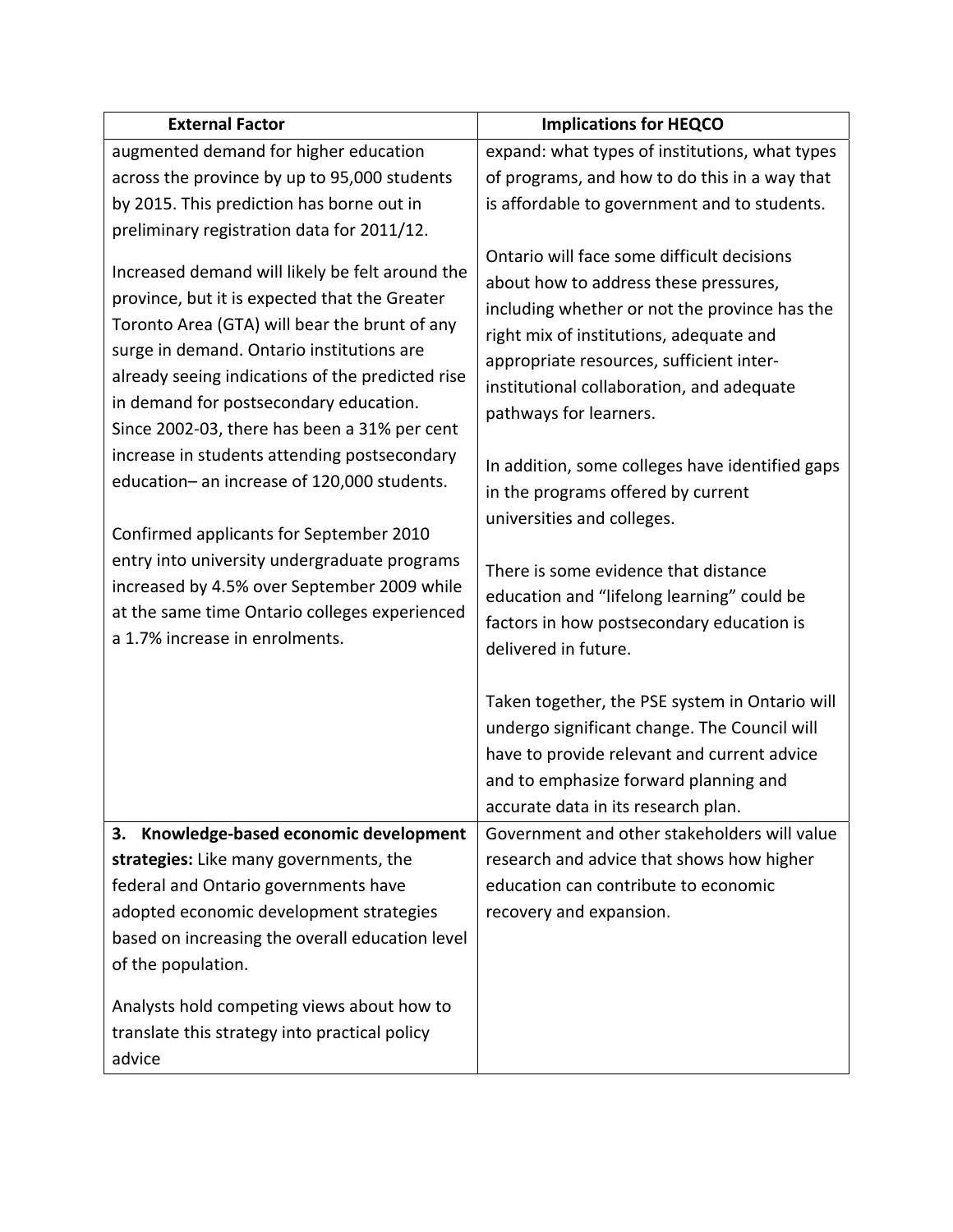| <b>External Factor</b>                            | <b>Implications for HEQCO</b>                   |  |  |
|---------------------------------------------------|-------------------------------------------------|--|--|
|                                                   |                                                 |  |  |
| 4. Government priorities for higher               | Government (and potentially other               |  |  |
| education: The government has set out future      | stakeholders) will value research and           |  |  |
| priorities for higher education policy, focussing | advice on these topics if it can be             |  |  |
| on participation, accessibility, and student      | available within the government's               |  |  |
| choice.                                           | timeframe.                                      |  |  |
| Some specific priorities include:                 |                                                 |  |  |
| 1. Setting a 70% target for postsecondary         |                                                 |  |  |
| attainment within the 25 to 64 age                |                                                 |  |  |
| group as well as other key measures               |                                                 |  |  |
|                                                   |                                                 |  |  |
| 2.<br>Improving participation by                  |                                                 |  |  |
| underrepresented Groups.                          |                                                 |  |  |
|                                                   |                                                 |  |  |
| Following the 2011/12 Budget, the                 |                                                 |  |  |
| Postsecondary Education Strategy will             |                                                 |  |  |
| set targets for these priorities.                 |                                                 |  |  |
|                                                   |                                                 |  |  |
| 5. Stakeholders: All universities and colleges    | Stakeholders will expect the Council to         |  |  |
| face the challenge of constrained resources.      | provide fair treatment and transparent          |  |  |
| Many stakeholders have their own strategic        | processes.                                      |  |  |
| priorities, e.g., new campuses, new buildings,    |                                                 |  |  |
| a change in status, new programs, etc.            |                                                 |  |  |
| 6. Other research-based organizations: The        | HEQCO is the only organization of its type      |  |  |
| national organizations involved in higher         | across Canada and cannot replace these          |  |  |
| education research - the Canada Millennium        | organizations, but it can learn from their      |  |  |
| Scholarship Foundation, the Canadian Council      | attempts to offer credible research and policy  |  |  |
| on Learning, and the Canadian Policy Research     | advice at the national level.                   |  |  |
| Networks - have lost their federal funding and    |                                                 |  |  |
| no longer exist.                                  |                                                 |  |  |
|                                                   |                                                 |  |  |
| 7. Ontario's fiscal situation: The Ministry of    | In this environment, there is likely to be more |  |  |
| Finance's projection for 2011-12's budget         | priority placed on measuring results and        |  |  |
| deficit is \$16.3 billion.                        | comparing the cost-effectiveness of different   |  |  |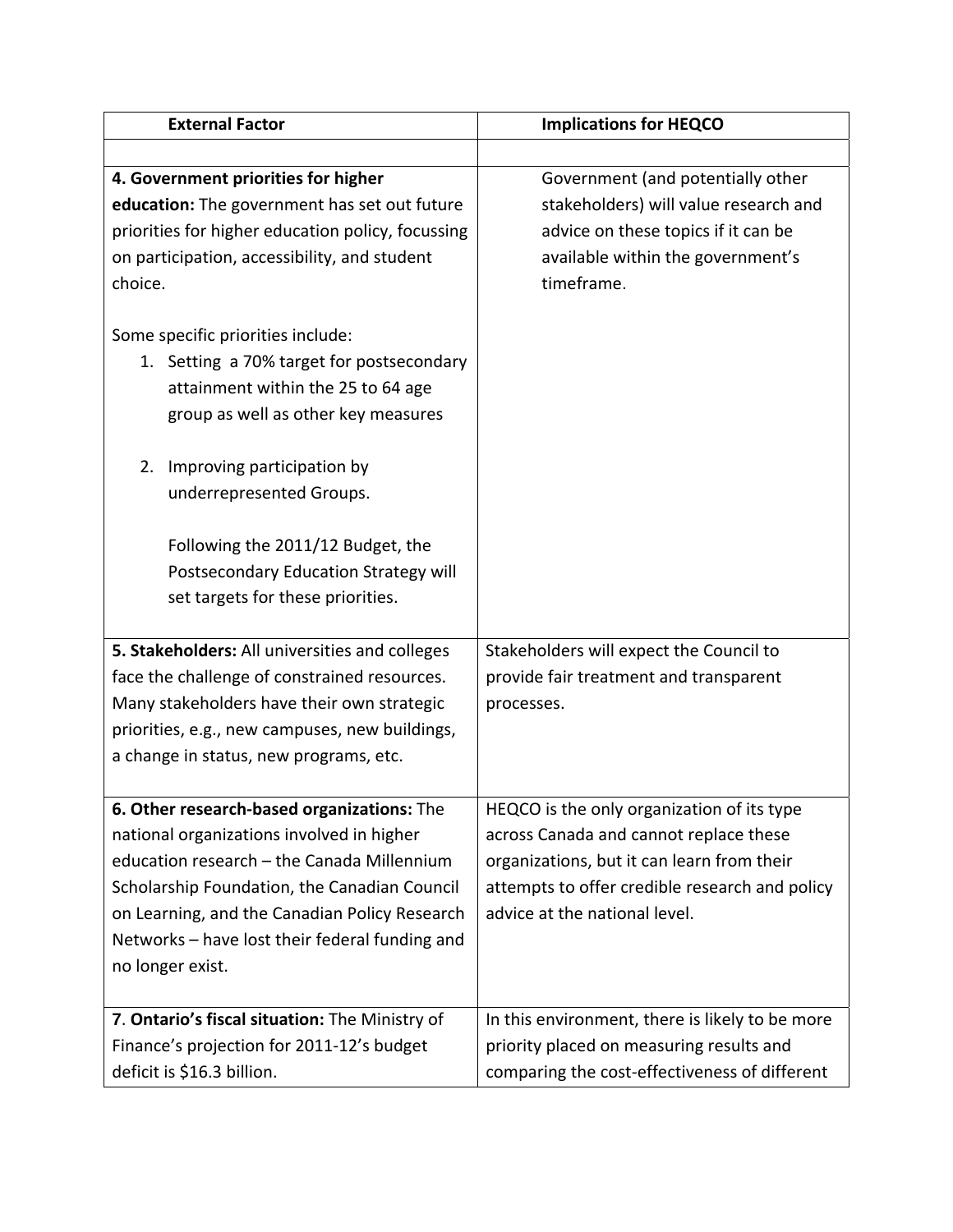| <b>External Factor</b> | <b>Implications for HEQCO</b>                   |  |  |
|------------------------|-------------------------------------------------|--|--|
|                        | strategies for achieving public objectives. The |  |  |
|                        | Council will continue to publish research on    |  |  |
|                        | the results that are being achieved by the      |  |  |
|                        | higher education system, identifying where      |  |  |
|                        | students are being well served and where        |  |  |
|                        | there are gaps in the system.                   |  |  |

# **Strategic Directions**

The Council five major strategic goals for this three‐year period are:

- 1. To be the authoritative source of up‐to‐date research on access, quality, and accountability in Ontario's higher education system.
- 2. To be a valued source of evidence-based policy advice to government.
- 3. To share research findings with Ontario's higher education institutions and other stakeholders in ways that encourage evidence‐based decisions that will improve the quality of higher education.
- 4. To communicate with interested publics about where Ontario stands in attaining the vision of being an international leader in higher education.
- 5. To provide good governance and manage the Council's financial, human, and information resources effectively.

# **Key Initiatives and Performance Measures**

The Council will measure its performance against objectives and initiatives listed in this part of the three year plan. Initiatives listed have been sanctioned by the Council's Board.

# **1. Research Plan**

Early in 2010 the Council released its *Third Annual Review and Research Plan* which was well‐ received by stakeholders*.* Following this tradition, the Council plans to release its *Community Report* in May/ June 2011.

In 2010‐11 the Council released 24 research reports prepared by external contractors for the most part from postsecondary institutions, three research reports that were produced internally by HEQCO (2 were co-authored with outside partners) and three @issue papers produced by HEQCO. In 2011‐12, the Council projects the release of 26 multi‐year projects prepared externally, 4 internal research papers and 10@issue papers currently underway. Please see Appendix 2 for a detailed list of these reports and @issue papers, and Appendix 3 for events and workshops held in 2010‐11.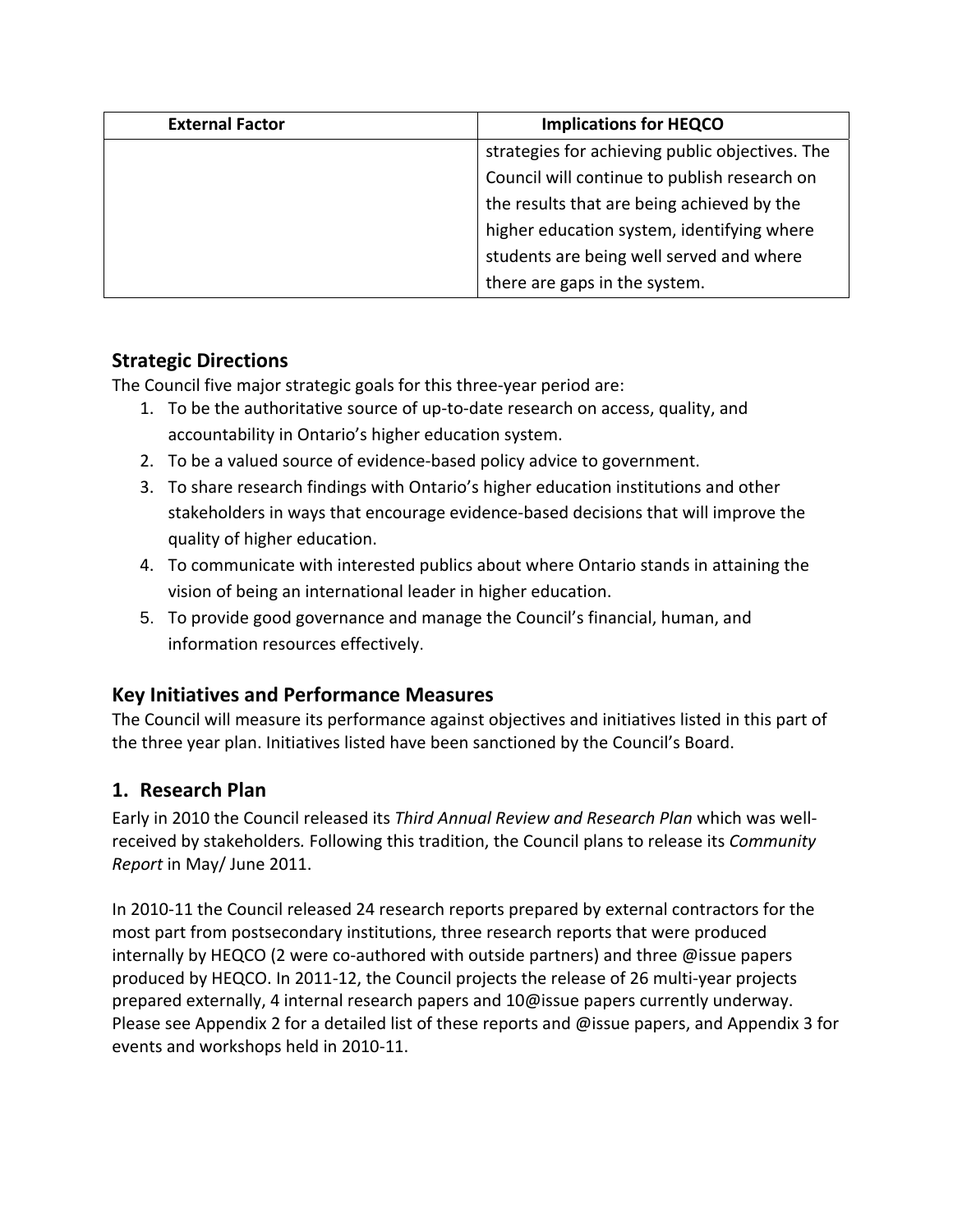Total HEQCO Research Activity to date:

|                             | <b>Published</b> | Completed | <b>Underway</b> | <b>Total</b>    |
|-----------------------------|------------------|-----------|-----------------|-----------------|
|                             |                  |           |                 | <b>Projects</b> |
| Accessibility/Participation | 15               | 10        | 10              | 35              |
| Accountability/System       |                  |           |                 |                 |
| Design                      | 12               | 5         | 3               | 20              |
| Learning Quality            | 14               | 17        | 17              | 48              |
| Internal Research           |                  |           |                 |                 |
| (various)                   | 13               | 2         | 8               | 23              |
| <b>Total</b>                | 54               | 34        | 38              | 126             |

# **Areas of emphasis for new research 2011‐14**

Although many of the projects listed below will be initiated in 2011‐12, because some HEQCO research projects are multi‐year efforts it can be assumed that these themes and a number of these research projects will carry through the three year timeframe of this Business Plan.

# **a. Access and Retention**

Socio-cultural barriers to access, with a focus on under-represented groups

- @issue papers summarizing the current environment and research results of the last three years for specific under-represented groups: first generation students; Francophone students; low income students; students with disabilities
- building on access research to develop transition projects: life after high school; partnership project with Pathways to Education; potential financial literacy project

State of access for Ontario' Highest achievers

• Where do best and brightest go? Do they leave Ontario? Do they go to select Ontario universities?

Pathways for adult learners

- @issue paper on adult learners
- academic barriers; previous education recognition

Improving retention and graduation rates

- @issue paper on retention
- identifying students at risk of not completing; evaluating support programs

Data architecture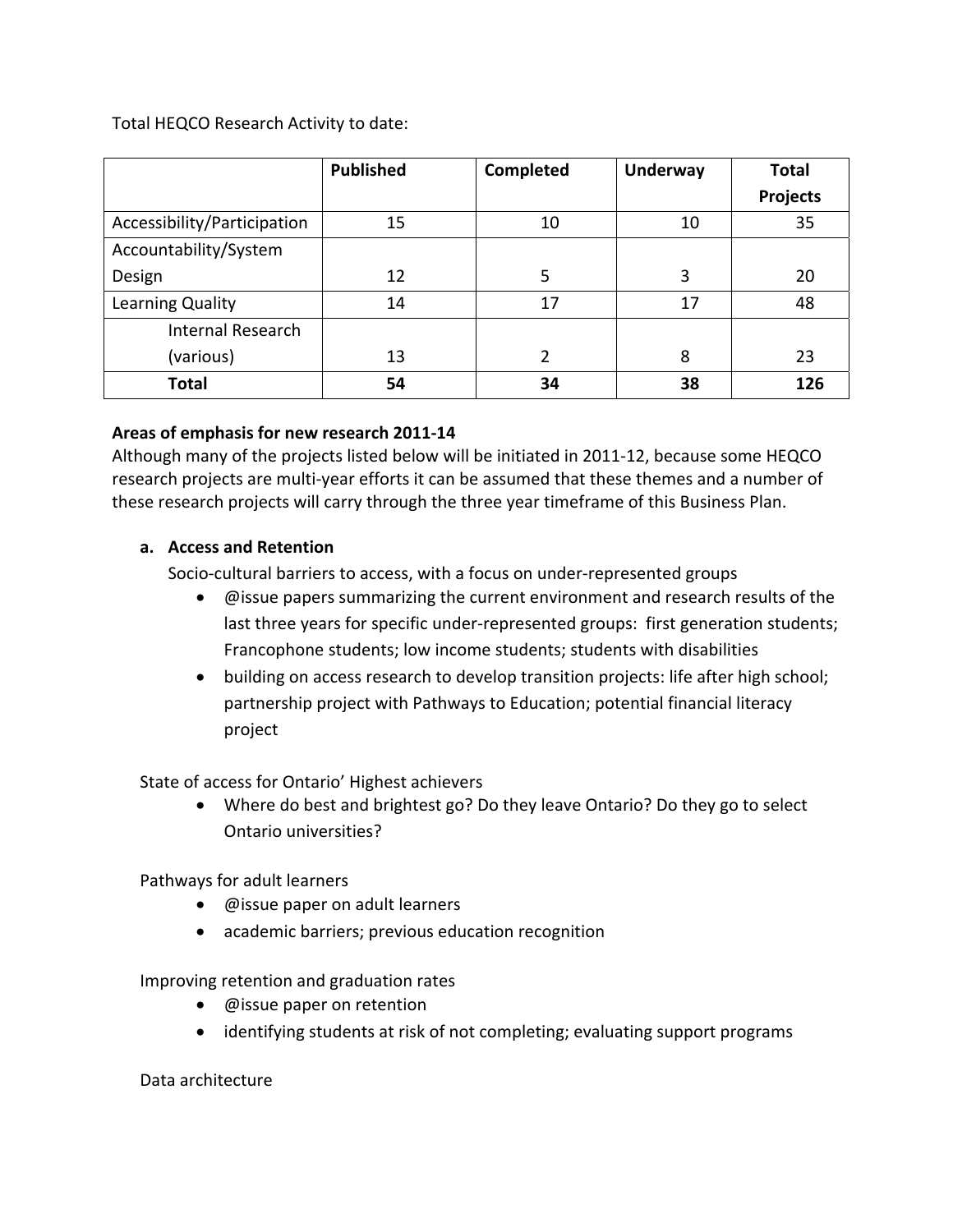• continuing to promote the Ontario Longitudinal Student Survey (OLSS); data linking work

# **b. Quality**

Teaching Effectiveness

- @issue paper on student success
- 13 projects underway on teaching and learning
- Effective practices in teaching large classes; effective use of technology in the classroom

Learning Outcomes

- May 2011 international conference on measuring learning outcomes
- Potential collegiate learning assessment project: focus on measuring value added during the postsecondary experience
- Potential tuning project with Lumina Foundation: focus on discipline specific set of learning outcomes with faculty, students, graduates and employers

Alignment of PSE with the Labour Market

- @issue paper
- Identifying best practices in apprenticeship retention
- Exploring labour market outcomes of doctoral students
- Social rates of return to PSE

# **c. Accountability**

- Financial Sustainability of public higher education institutions
- Differentiated funding models

# **2. Strategic Communications Plan**

The Council's aim is to:

- position HEQCO as the "go‐to" organization for media, government policy‐makers and the general public on key postsecondary education issues of access, quality and accountability
- help ensure that postsecondary education is on the public agenda
- increase the media and social media profile of HEQCO research
- expand communications and engagement with postsecondary‐interested/affiliated business and community organizations
- rebrand HEQCO to reflect an organization that is dynamic, proactive, provocative and issues‐oriented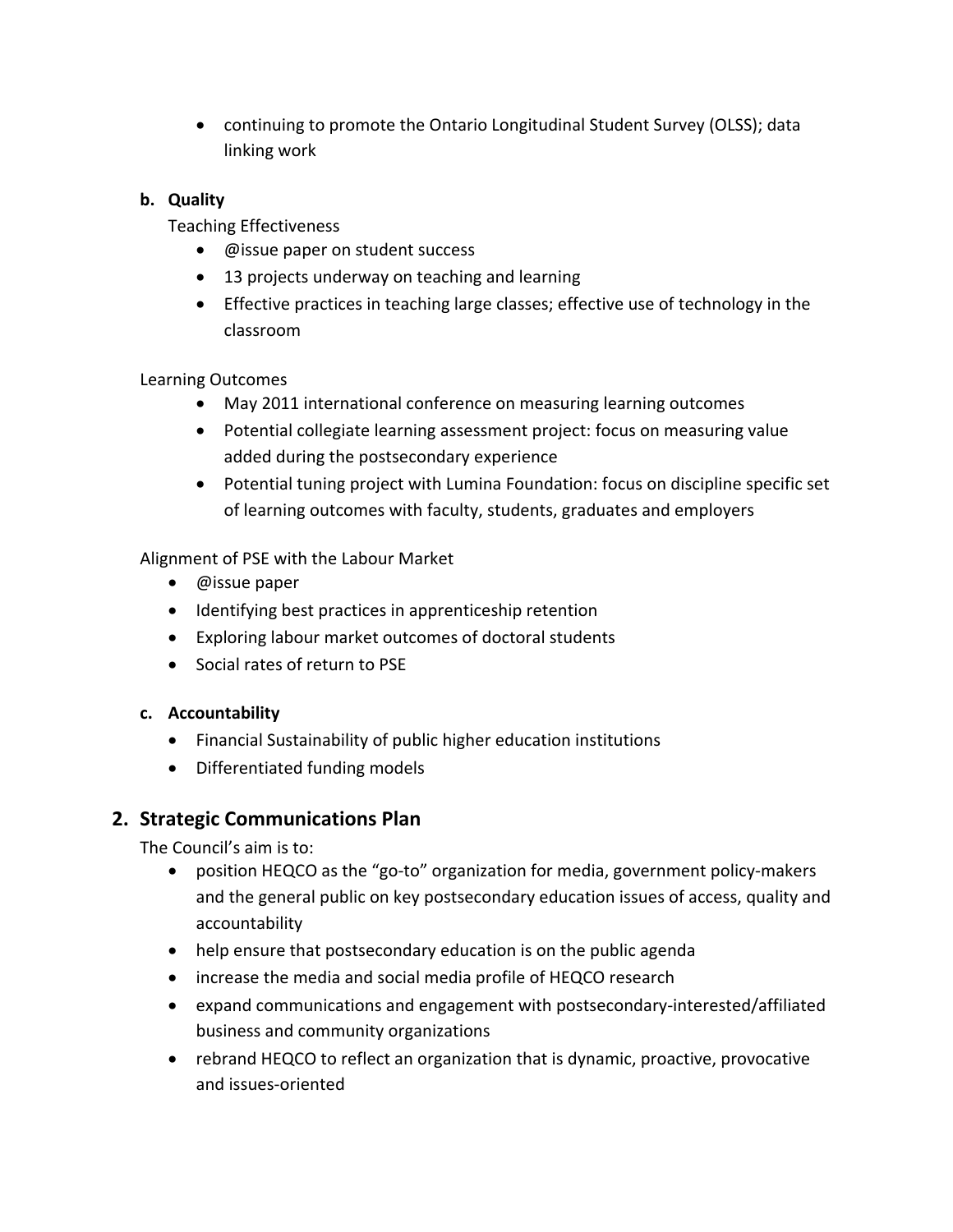• create a personal narrative  $-e.g.$  using the voices of HEQCO, researchers, students and the community

Between April and September 2010 there were 25 news clips featuring HEQCO or its research.

Between October 2010 and March 2010 there were 142 news clips. To date during 2010‐11, there have been 3,839 visits to the HEQCO website, with 15,352 page views since January 2010.

In 2009‐10, HEQCO had 231 e‐subscribers, while is 2010‐11 this more than doubled to 497. Two videotaped interviews – one entitled "Who Pursues Higher Education" and the other entitled "Informing Tomorrow's Tuition Policy" were posted on HEQCO's website in early 2011.

In early 2011, HEQCO began a redesign of its website to improve functionality. The new, redesigned website is expected to be launched in early April 2011.

# **3. Administrative and Operational Support**

The HEQCO Chair, Board, President, research and communications functions are supported with regards to:

- governance and accountability
- freedom of information and privacy
- financial services
- contracts management
- logistical support
- technology infrastructure

In 2010‐11 some HEQCO policies were reviewed and updated to conform to revised Government Directives and audit requirements. These include:

- updates to the human resources policy
- adoption of the Government's revised travel, meals and hospitality policies
- creation of a new delegation of authority framework (financial)
- realignment of financial processes to ensure preauthorization of expenditures, segregation of duties, to maintain controls and to create checks and balances

As well, a computer refresh was completed, updating the Council's technology infrastructure.

In 2011‐12, efforts will be directed towards:

• updating the research contracting process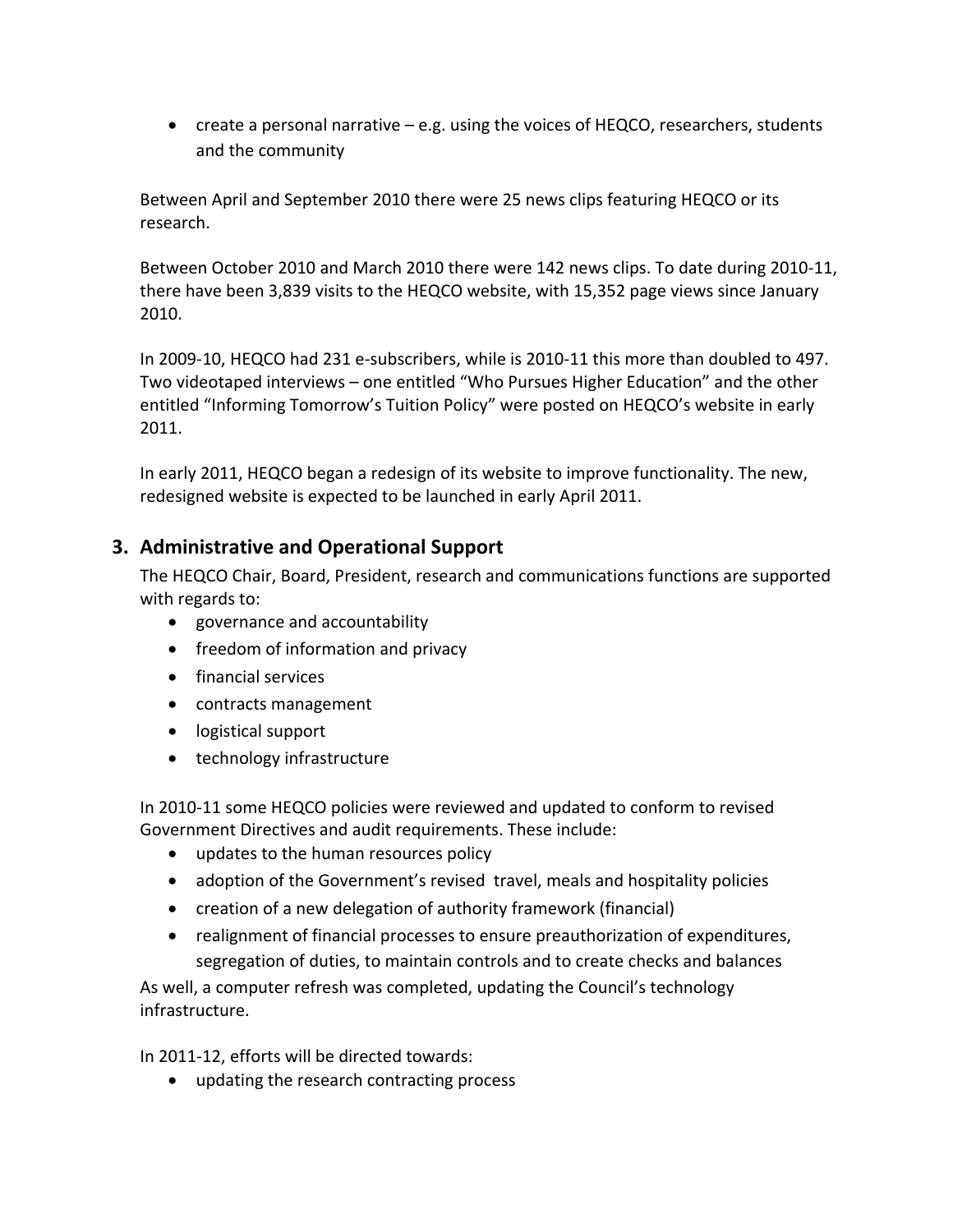- records management
- updating the performance management process
- renegotiation of HEQCO's Memorandum of Understanding with the Minister of Training, Colleges and Universities (expires in December 2011) in consideration of amendments to the Agency Establishment and Accountability Directive
- renewing the lease for HEQCO premises which expires in May 2012

#### **a. Budget and Funding Requirements**

The Council spent \$5.142 million of \$5.156 million budget allocation for 2009-2010. It is estimated that year end results will show the Council to have spent \$4.85 million of its \$5.0 million allocation for 2010‐2011.

Appendix 1 provides an estimate of financial resources needed for 2011‐12 to 2013‐14. Approximately 70% of the budget is devoted to research and related activities, with 30% allocated to Council governance, Corporate Executive Services, administration and common expenses.

Salaries for 2011‐2012 reflect the Bill 16 wage constraint with increases in following years based on cost of living. Staffing is projected to remain constant at 18.4 full time equivalents. Estimates also project increased costs for accommodation (rent inducements end in May 2011 and the lease expires in May 2012) and other common expenses.

#### **b. Risk Assessment and Management**

The Council regularly reviews its Risk Management Framework which forms the basis of a formal risk management and business continuity plan.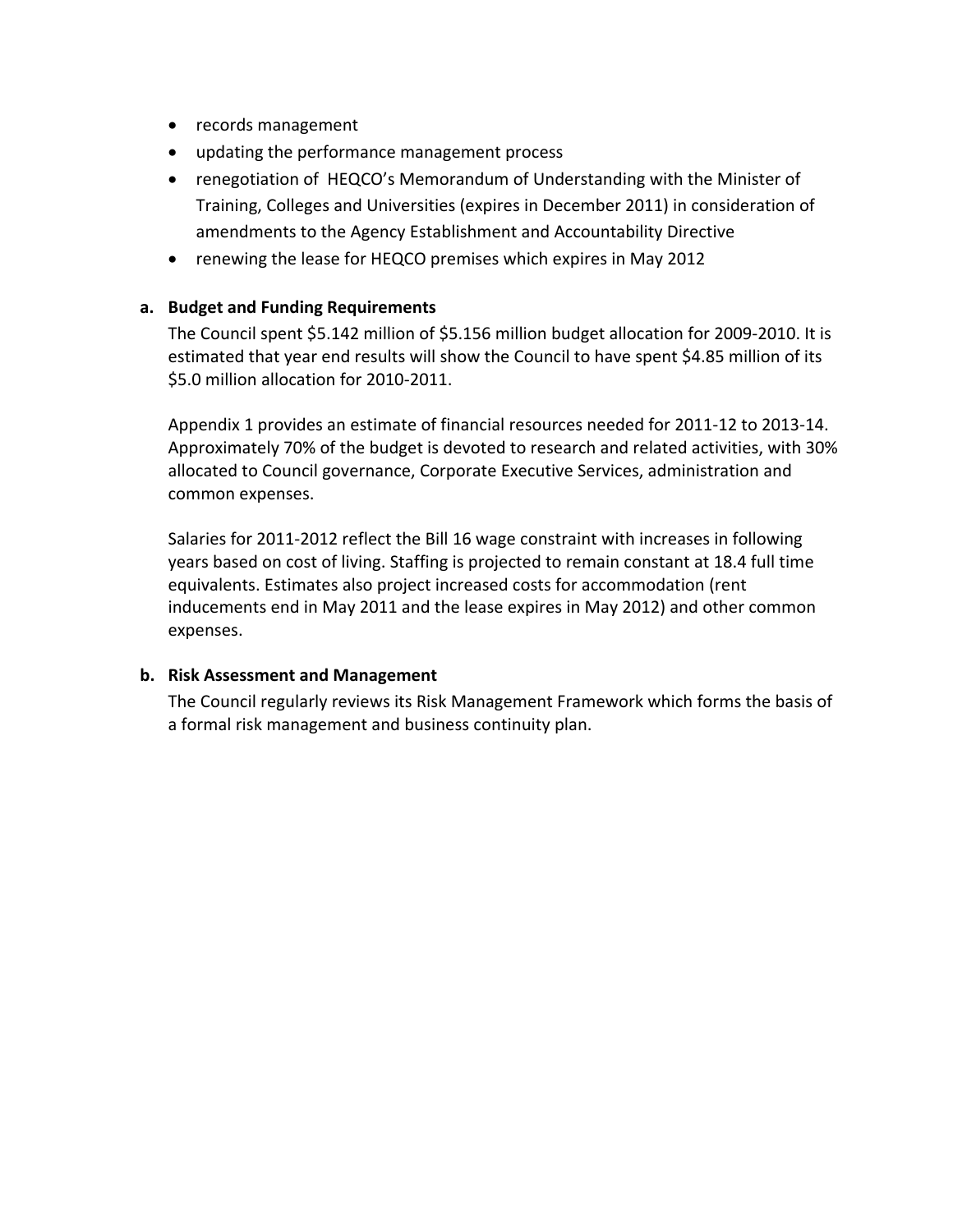# **Appendix 1: Financial Requirements**

| <b>FINANCIAL REQUIREMENTS</b>                                                                   | <b>Staff</b> | 2011-   | 2012-   | 2013-   |
|-------------------------------------------------------------------------------------------------|--------------|---------|---------|---------|
|                                                                                                 | <b>FTES</b>  | 12      | 13      | 14      |
|                                                                                                 |              |         |         |         |
| <b>Council Governance and Executive Office</b>                                                  |              |         |         |         |
| Board members' retainers/per diems                                                              |              | 60.0    | 62.0    | 65.0    |
| Executive Office - President, Chief Administration Officer, Executive Director, Communications, |              |         |         |         |
| <b>Communications and Council Support</b>                                                       |              |         |         |         |
| <b>Salaries</b>                                                                                 | 3.75         | 528.2   | 546.7   | 565.8   |
| <b>Travel and Communications</b>                                                                |              | 23.3    | 25.6    | 28.2    |
| Services, supplies and                                                                          |              | 105.1   | 108.3   | 111.5   |
| equipment                                                                                       |              |         |         |         |
| <b>Subtotal Council Governance</b>                                                              |              | 716.6   | 742.6   | 770.5   |
| and Executive Office                                                                            |              |         |         |         |
| <b>Research Program</b>                                                                         |              |         |         |         |
| Research Contracts, Seminars and                                                                |              |         |         |         |
| <b>Workshops - Activities</b>                                                                   |              |         |         |         |
| Sub-Total:                                                                                      |              | 2,001.8 | 2,201.9 | 2,422.1 |
|                                                                                                 |              |         |         |         |
| Salaries and benefits                                                                           | 11.65        | 1,259.6 | 1,303.7 | 1,349.3 |
| <b>Travel and communications</b>                                                                |              | 28.4    | 31.2    | 34.3    |
| Services, supplies and equipment                                                                |              | 299.4   | 308.4   | 317.6   |
| <b>Subtotal Research Program</b>                                                                |              | 3,589.1 | 3,845.2 | 4,123.4 |
|                                                                                                 |              |         |         |         |
| Administration                                                                                  |              |         |         |         |
| Corporate Services - Contract Management, Administration and Controllership                     |              |         |         |         |
| Salaries and benefits                                                                           | 3.0          | 280.4   | 290.2   | 300.4   |
| <b>Travel and communications</b>                                                                |              | 4.1     | 4.5     | 5.0     |
| Lease at 1 Yonge Street                                                                         |              | 216.7   | 298.6   | 298.6   |
| Services                                                                                        |              | 176.5   | 181.8   | 187.3   |
| Amortization and depreciation                                                                   |              | 191.0   | 56.1    | 56.1    |
| Supplies and equipment                                                                          |              | 25.2    | 26.0    | 26.8    |
| <b>Subtotal Administration</b>                                                                  |              | 893.9   | 857.2   | 874.1   |
|                                                                                                 |              |         |         |         |
| <b>Total Resource Requirement</b>                                                               | 18.4         | 5,199.6 | 5,445.0 | 5,768.0 |

#### **Notes**

1. Budget plan for 2011‐12 and beyond is based on an allocation of \$5.0 million. Actual expenditures for 2010‐11 are projected at approximately \$4.85 million.